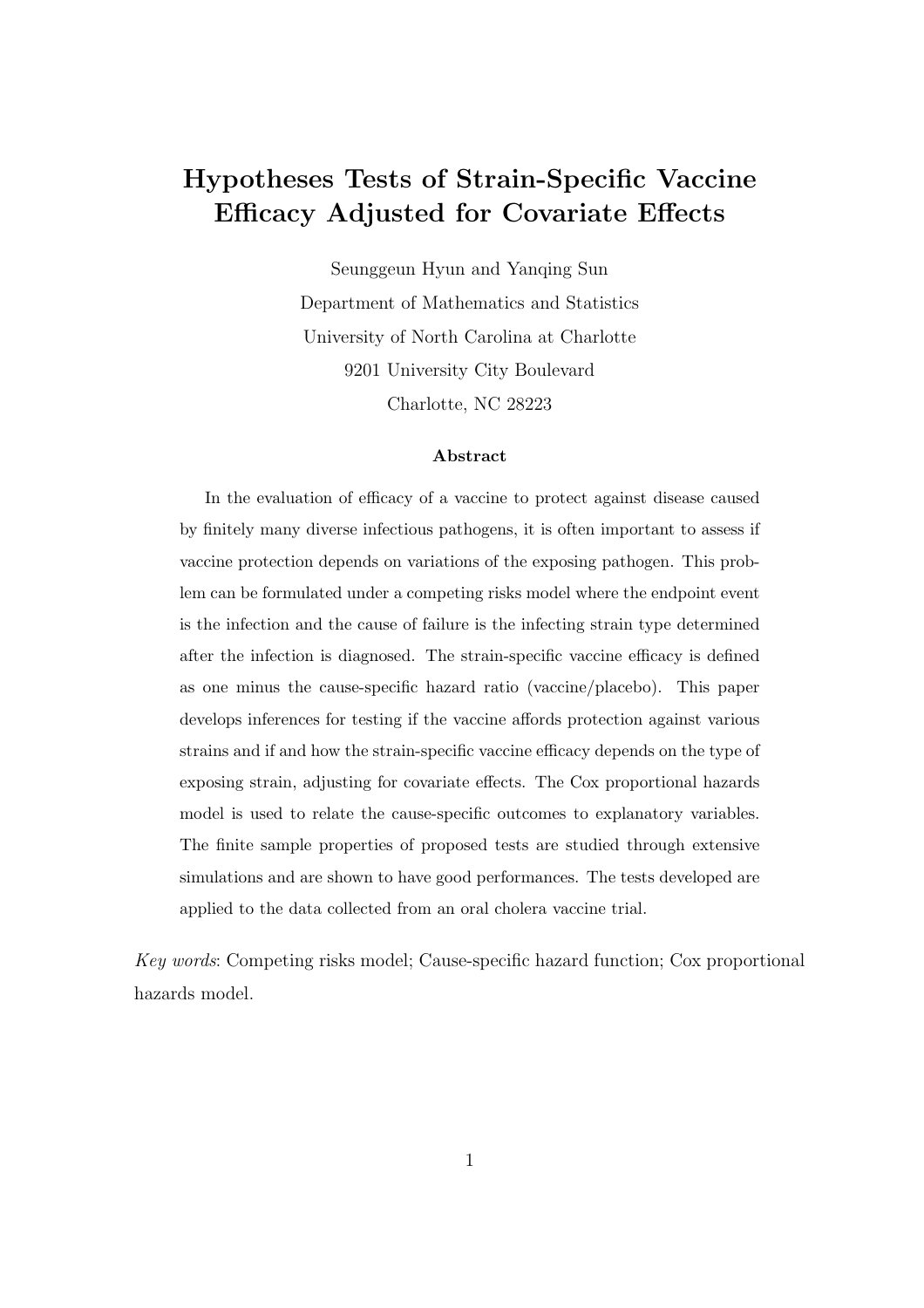### 1 Introduction

In many medical studies, the evaluation of effectiveness of one treatment often involves comparison of survival data of two treatment groups. This is often done through the ratio of two hazard functions of an endpoint event. In a vaccine efficacy trial, the primary objective is to assess vaccine efficacy (VE) to prevent infection where typically VE is defined as one minus the hazard ratio (vaccine/placebo) of infection. However, it may be quite difficult to achieve an efficacious vaccine due to presence of diverse pathogens. An individual may be exposed to many types of circulating infecting strains and the occurrence of disease is only attributed to one of the exposing strains. The vaccine protection is likely to vary for different exposing strains. When the disease is diagnosed, the type of infecting strains can be determined. This situation can be formulated under a competing risks model where the endpoint event is the infection and the cause of failure is the strain type determined after the infection is diagnosed. The strain-specific vaccine efficacy is defined as one minus the causespecific hazard ratio (vaccine/placebo). The assessment of vaccine prevention of the infection can be formulated through testing if the vaccine affords protection against various strains and if and how the strain-specific vaccine efficacy depends on the type of exposing strain. Gilbert, McKeague and Sun (2006) has developed some nonparametric inference procedures for testing the mark-specific vaccine efficacy where the mark variable is a continuous variable for strain type without adjusting for covariate variables. The contribution of this paper is to assess the vaccine efficacy adjusted for covariate effects when there are finite many causes of failure (strain types).

Let  $[0, \tau]$  be the follow-up period of a vaccine trial. We use the standard formulation of the competing risks model which assumes the existence of a latent failure time  $T_j$  corresponding to each failure type (or each type of infecting strain in vaccine trial) j,  $j = 1, \dots, k$ . The observed time of failure is given by  $X = \min_{1 \leq j \leq k} T_j$  and the cause of failure  $\delta \in \{1, \dots, k\}$  is observed along with a *p*-vector **Z** representing the covariate information. When the failure time  $X$  is observed, the cause  $j$  is also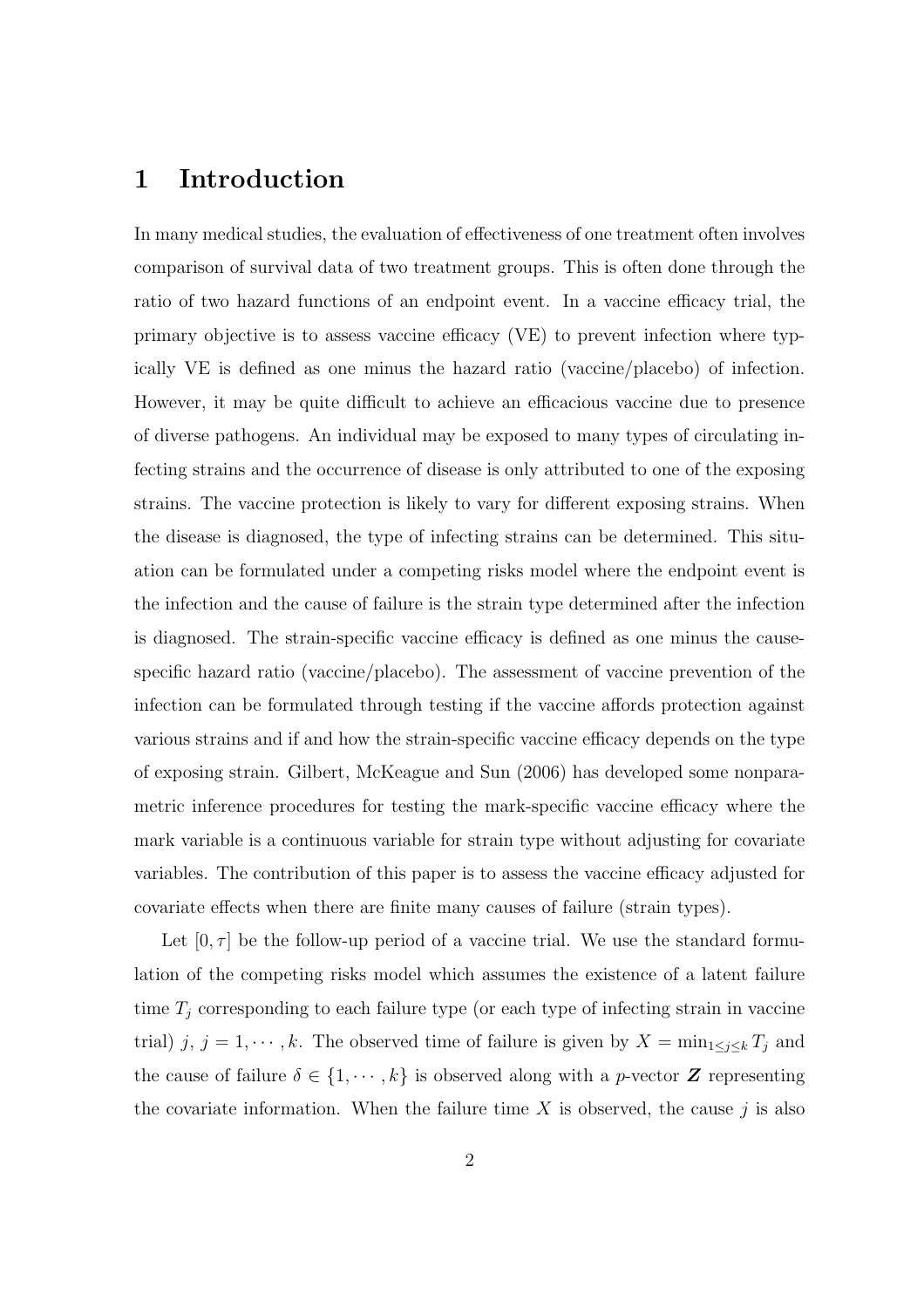observed, whereas if  $X$  is censored, the cause is unknown. A number of authors have noticed that the joint and the marginal probability distributions of the latent failure times are generally not identifiable on the basis of competing risks data unless they are independent (Tsiatis 1975). Instead, statistical interest focuses on the conditional cause-specific hazard rate or cumulative incidence function. The conditional cause-specific hazard rate of cause  $j$  is defined by

$$
\lambda_j(t|\mathbf{z}) = \lim_{\Delta t \downarrow 0} \frac{1}{\Delta t} P\big(t \leq X < t + \Delta t, \delta = j | X \geq t, \mathbf{Z} = \mathbf{z}\big).
$$

The function  $\lambda_i(t|\mathbf{z})$  gives the instantaneous failure rate from cause j at time t in the presence of the other failure types. The conditional cumulative incidence function is given by

$$
F_j(t|\mathbf{z}) = P\big(X \le t, \delta = j|\mathbf{Z} = \mathbf{z}\big).
$$

Evidently,  $F_j(t|z)$  does not have a survival interpretation, but has crude interpretation as the expected proportion of persons with covariate z who acquire disease by strain  $j$  by time  $t$  in the presence of all circulating strains. Both of them are estimable from the competing risks data (Prentice et al. 1978, Kalbfleisch and Prentice 1980). The problem of testing the equality of cause-specific hazard functions has been developed by Prentice et al. 1978, Aly, Kochar and McKeague 1994, Lunn and McNeil 1995, Sun and Tiwari 1995, Lam 1998, Hu and Tsai 1999, Luo and Turnbull 1999, and Sun 2001 among others. Alternative problem based on the cumulative incidence functions include those of Gray 1988, Benichou and Gail 1990, Fine and Gray 1999, and McKeague, Gilbert and Kanki 2001 among others.

We consider the covariate  $\boldsymbol{z} = (z_1, z_2)^T$ , where  $z_1$  is the treatment group indicator and  $z_2$  the other covariates vector. The strain-specific vaccine efficacy to reduce susceptibility to strain  $j$  is defined as

$$
VE_j(t|\mathbf{z}_2) = 1 - \frac{\lambda_j(t|1, \mathbf{z}_2)}{\lambda_j(t|0, \mathbf{z}_2)}.
$$

Gilbert (2000) discussed the assumptions needed for the strain-specific vaccine efficacy to have a meaningful biological interpretation. Under the assumption of an equal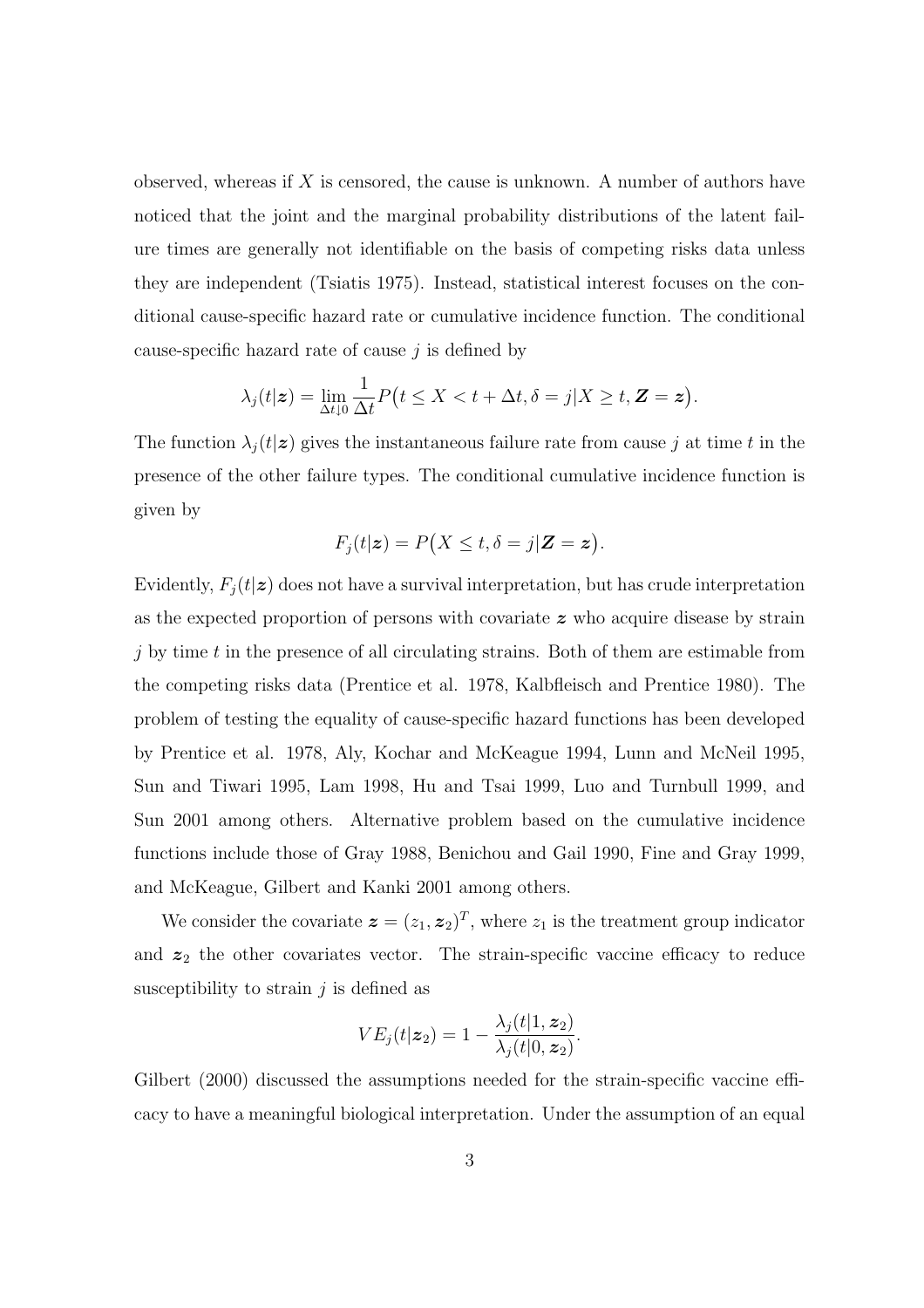distribution, conditional on the covariate  $z_2$ , of exposure to each strain  $j \in \{1, \ldots, k\}$ during the follow-up period  $[0, \tau]$  for vaccine and placebo recipients (justified by randomization and blinding),  $VE_j(t|z_2)$  approximately equals the relative multiplicative reduction in susceptibility to strain  $j$  for vaccine versus placebo recipients conditional on  $z_2$  under a fixed amount of exposure to strain j at time t.

Among the cause-specific regression models, the Cox's proportional hazards model (Cox 1972) has been widely used. The proportional hazards model specify the strainspecific hazard function  $\lambda_j(t|\mathbf{z})$  given a particular value  $\mathbf{z} = (z_1, \mathbf{z}_2)^T$  by

$$
\lambda_j(t|\mathbf{z}) = \lambda_{0j}(t) \exp(\boldsymbol{\beta}_j^T \mathbf{z}) = \lambda_{0j}(t) \exp(\alpha_j z_1 + \boldsymbol{\gamma}_j^T \mathbf{z}_2), \tag{1.1}
$$

where  $\lambda_{0j}(\cdot)$  is an unspecified baseline hazard function,  $\boldsymbol{\beta}_j = (\alpha_j, \boldsymbol{\gamma}_j)$  is a p-vector of regression parameters for the jth strain. In the special case of a single group variable,  $(z = 1$  indicates the treatment group,  $z = 0$  the placebo group), model (1.1) reduces to

$$
\lambda_j(t|z=0) = \lambda_{0j}(t)
$$
 and  $\lambda_j(t|z=1) = \lambda_{0j}(t) \exp(\alpha_j).$ 

Thus in the vaccine trial  $\alpha_j$  is the log-relative risk among vaccinees and non-vaccinees of disease by strain  $j$  causing clinically significant infection.

In this paper we develop tests for whether the strain-specific vaccine efficacy depends on strains, that is, of the null hypothesis (A)  $H_{A0}$ :  $VE_1 = VE_2 = \cdots = VE_k$ . The following alternative hypotheses of particular interest will be considered:

 $H_{A1}$ :  $VE_1 \geq \cdots \geq VE_j \geq \cdots \geq VE_k$  with strict inequality for some  $1 \leq j \leq k$ ,  $H_{A2}: V E_i \neq V E_j$  for at least one pair of i and j,  $1 \leq i < j \leq k$ .

 $H_{A0}$  implies no differences in vaccine impact to a strain j. The ordered alternative  $H_{A1}$  says that vaccine efficacy decreases with strains. Under the Cox's proportional model  $(1.1)$  the hypotheses  $(A)$  can be rewritten as

$$
H_{A0}: \ \alpha_1=\alpha_2=\cdots=\alpha_k
$$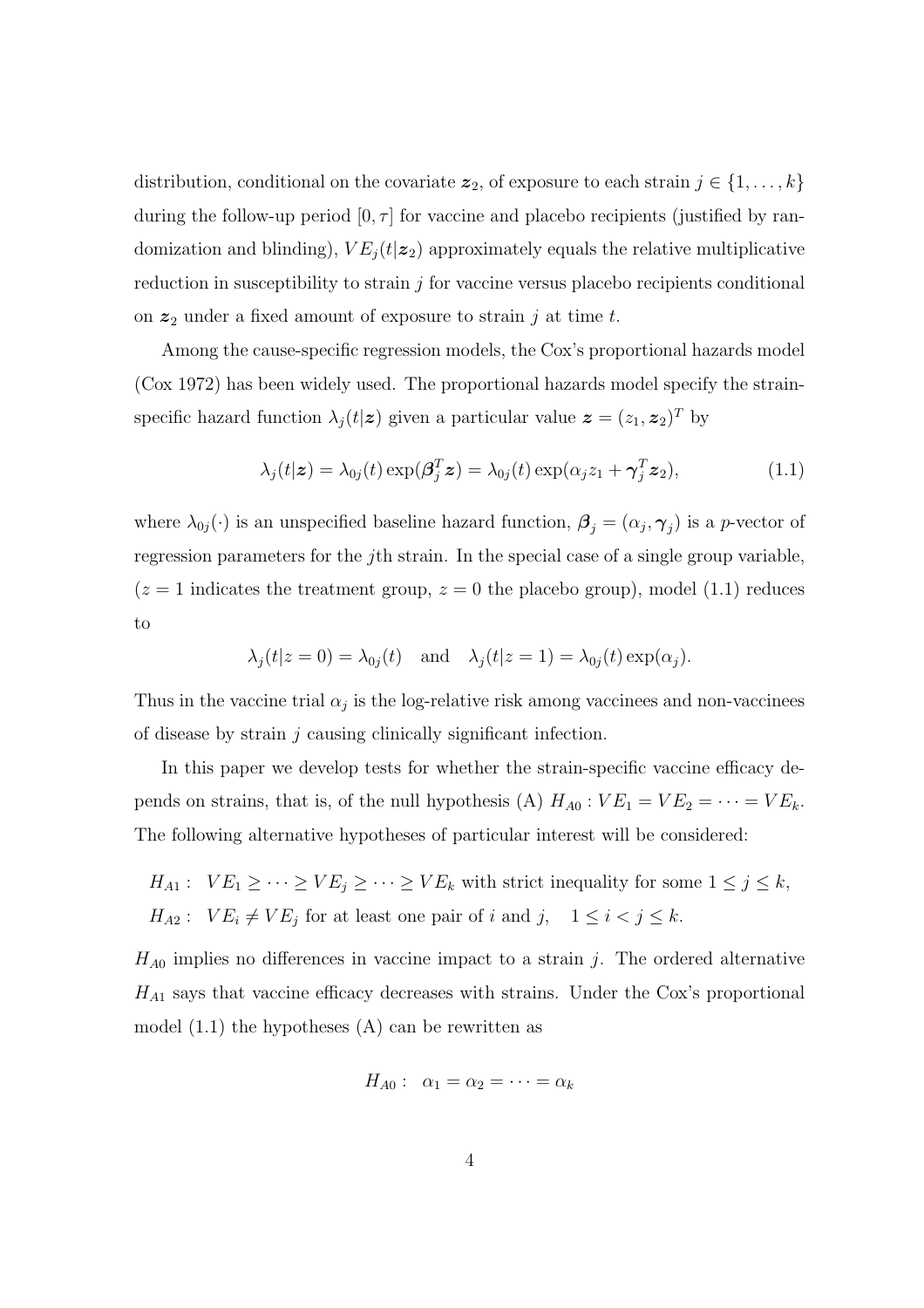against the following alternative hypotheses

 $H_{A1}: \ \alpha_1 \leq \cdots \leq \alpha_j \leq \cdots \leq \alpha_k$  with strict inequality for some  $1 \leq j \leq k$ ,  $H_{A2}: \alpha_i \neq \alpha_j$  for at least one pair of i and j,  $1 \leq i < j \leq k$ .

We develop two test statistics for detecting departures from  $H_{A0}$  in the direction of  $H_{A1}$  and  $H_{A2}$ . We also consider tests of the null hypothesis (B) that the vaccine affords no protection against various strains  $H_{B0}$ :  $VE_j = 0$  for all  $j = 1, \dots, k$ , that is,

$$
H_{B0}: \alpha_j = 0, \text{ for all } j = 1, \cdots, k
$$

versus one of the following alternative hypotheses

$$
H_{B1}: \ \alpha_j \le 0 \text{ with strict inequality for some } j,
$$
  

$$
H_{B2}: \ \alpha_j \ne 0 \text{ for some } j.
$$

Thus,  $H_{B0}$  implies that the vaccine affords no protection against any strain at all. The alternative  $H_{B1}$  indicates that the vaccine provides protection for at least some of the infecting strain, while  $H_{B2}$  simply says that the vaccine affects the risk of infection.

Gilbert (2000) considered testing differential vaccine efficacy for two strains 1 and 2 using a data duplication method (Lunn and McNeil, 1995) where the logarithm of the ratio  $(1 - VE_2)/(1 - VE_1)$  is reparameterized as regression coefficient in the proportional hazard model for the argumented data. However, it is not appealing to extend this method to test for multiple strain-specific vaccine efficacy since the estimators of these ratios under reparamerization are not asymptotically independent and the covariance structure is not clear. In this paper, we propose some simple test procedures to test for various hypotheses concerning the vaccine efficacy. The tests compare strain variations in vaccine protection and assess if the vaccine provides any protection.

In Section 2 we develop test statistics for detecting departures from  $H_{A0}$  and  $H_{B0}$ . Section 3 describes the results of simulations assessing the level and power of the proposed tests. The tests are applied to the oral cholera vaccine trial in Section 4.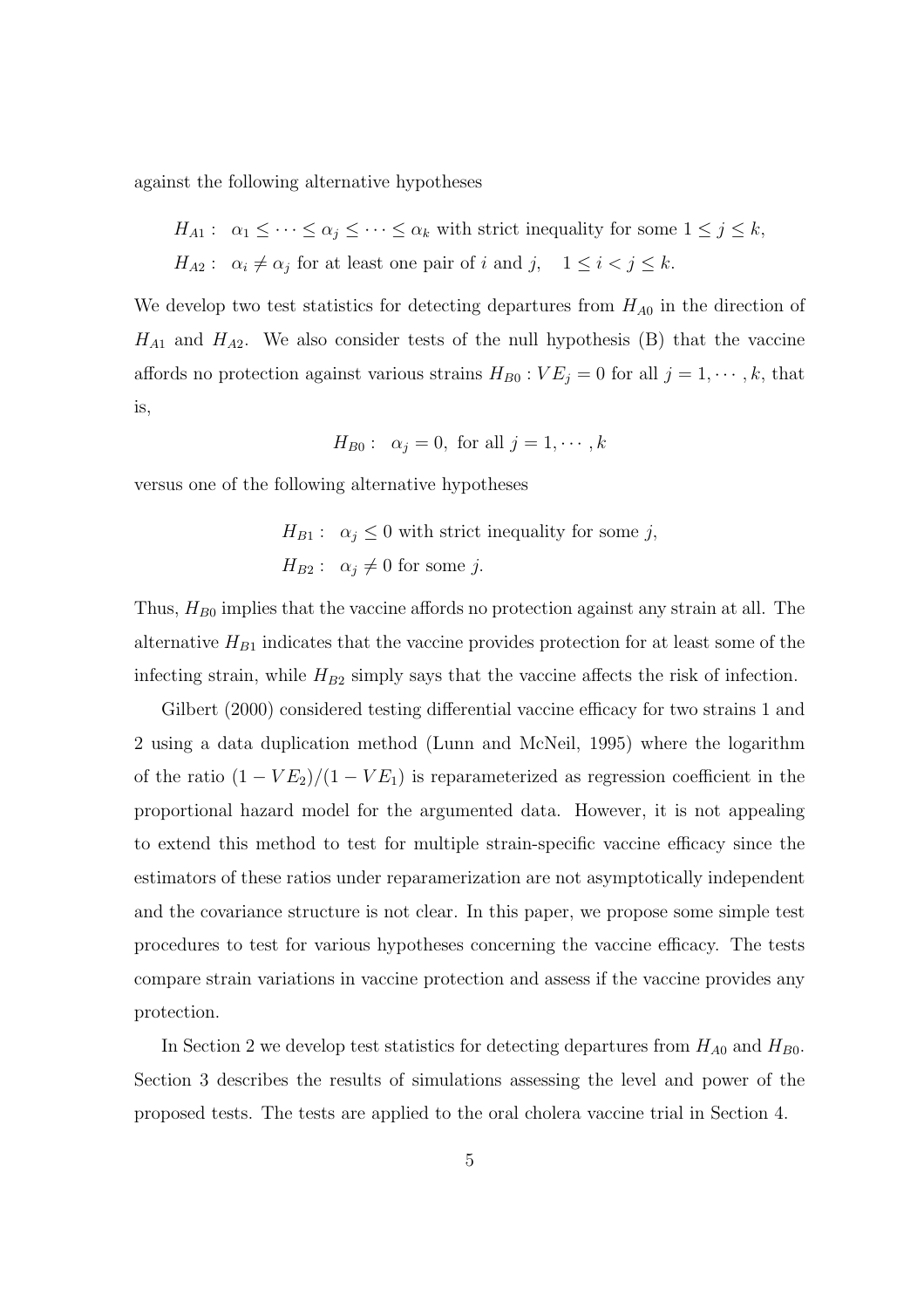### 2 Test Procedure

#### 2.1 Preliminaries

Consider the competing risks model with  $k$  causes of failure. In the absence of censoring, we observe  $(X, \delta, \mathbf{Z})$ , where  $X = \min(T_1, \cdots, T_k)$ . The cause of failure  $\delta = j$ when  $X = T_j$ . For simplicity, we restrict attention to time-independent covariates. In the presence of right censoring, we observe  $(\tilde{X}, \tilde{\delta}, Z)$ , where  $\tilde{X} = \min(X, C)$ ,  $\tilde{\delta} = \delta I(X \leq C)$ , C is the censoring time, and  $I(\cdot)$  is the indicator function. The value  $\tilde{\delta} = 0$  indicates that the failure time is censored. In this case, neither failure time nor the cause of failure is observed. The right censored competing risks data consist of *n* independent replicates of  $(\tilde{X}_i, \tilde{\delta}_i, \mathbf{Z}_i)$  of  $(\tilde{X}, \tilde{\delta}, \mathbf{Z})$ . It is assumed that C is conditionally independent of  $T_1, \cdots, T_k$  given Z. The latent failure times  $T_j$  do not have to be independent, but assume that  $P(T_i = T_i) = 0$  for  $i \neq l$  (i.e., assuming distinct failure types).

The conditional cause-specific hazard rates  $\lambda_j(t|z)$  given a particular value  $z =$  $(z_1, z_2)^T$  are modelled by separate Cox proportional hazards model

$$
\lambda_j(t|\mathbf{z}) = \lambda_{0j}(t) \exp(\boldsymbol{\beta}_j^T \mathbf{z}) = \lambda_{0j}(t) \exp(\alpha_j z_1 + \boldsymbol{\gamma}_j^T \mathbf{z}_2).
$$

Then the partial likelihood score function for  $\beta_j$  is

$$
U_j(\boldsymbol{\beta}) = \sum_{i=1}^n \Delta_{ji} (\boldsymbol{Z}_i - \bar{\boldsymbol{Z}}(\boldsymbol{\beta}, \tilde{X}_i)),
$$

where  $\Delta_{ji} = I(\tilde{\delta}_i = j)$  and

$$
\bar{\mathbf{Z}}(\boldsymbol{\beta},t) = \frac{\sum_{i=1}^{n} Y_i(t) \exp(\boldsymbol{\beta}^T \mathbf{Z}_i) \mathbf{Z}_i}{\sum_{i=1}^{n} Y_i(t) \exp(\boldsymbol{\beta}^T \mathbf{Z}_i)}, \quad Y_i(t) = I(\tilde{X}_i \geq t).
$$

The maximum partial likelihood estimator  $\widehat{\beta}_j$  can be obtained from the estimating equation  $U_i(\beta) = 0$ , treating disease by all other strains than j as censoring. Under some mild regularity conditions (Andersen et al. 1993) the random vector  ${\cal I}_i^{1/2}$  $j^{1/2}(\hat{\beta}_j)(\hat{\beta}_j - \beta_j)$  is asymptotically zero-mean normal with an identity covariance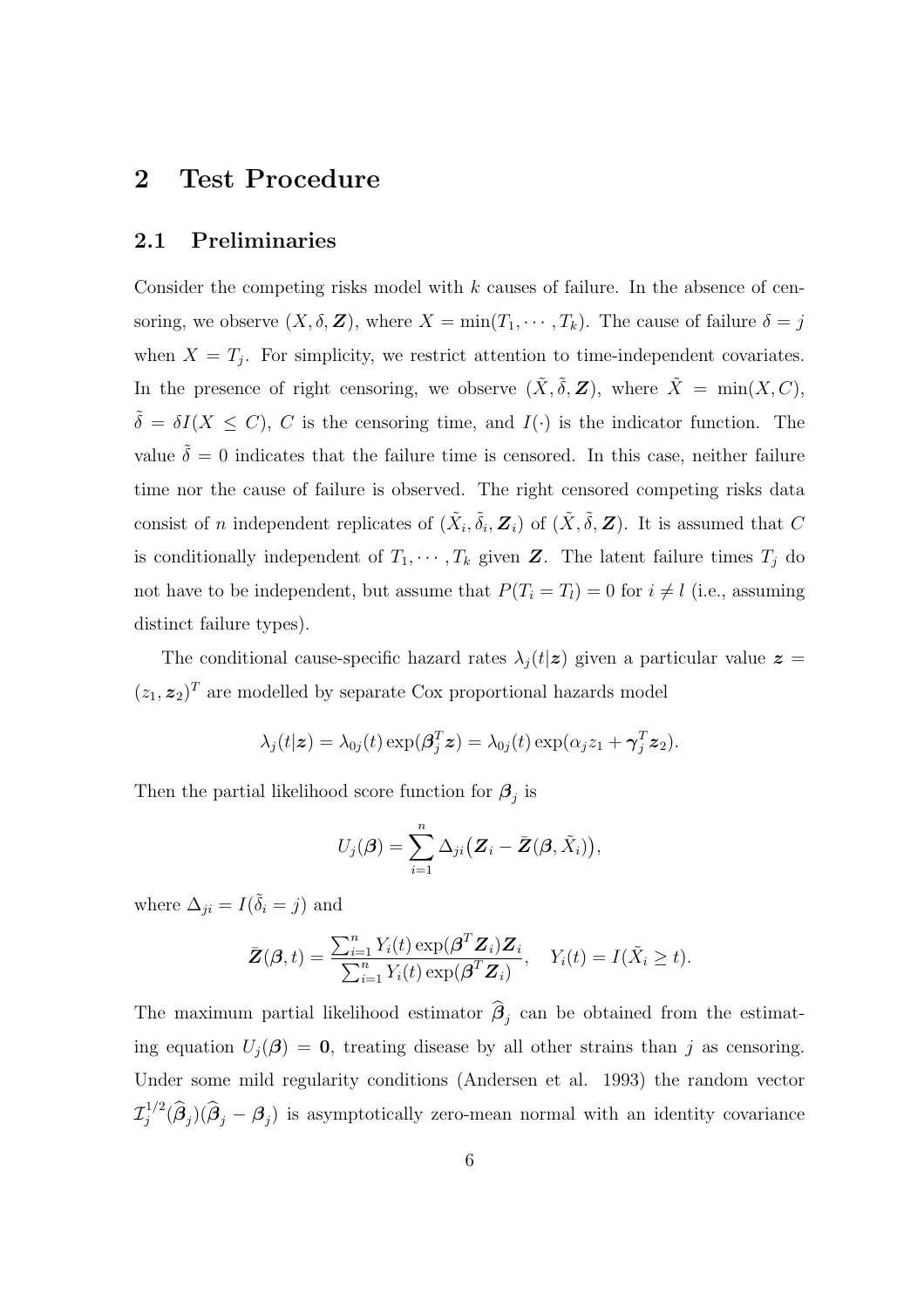matrix, where  $\mathcal{I}_j(\boldsymbol{\beta})$  is minus the derivative matrix of  $U_j(\boldsymbol{\beta})$ . Furthermore the  $\widehat{\boldsymbol{\beta}}_j$ ,  $j = 1, 2, \dots k$ , are asymptotically independent (McKeague et al. 2001).

### 2.2 Test statistics

Our interest is based on the first component of parameter  $\beta_j$ . Let  $\widehat{\alpha}_j$  be the first component of  $\widehat{\beta}_j$ . Then  $\widehat{\alpha}_j$  is asymptotically normal with mean  $\alpha_j$  and variance can be estimated by  $\hat{\sigma}_j^2$ , the (1,1)th element of  $\mathcal{I}_j^{-1}$  $j^{-1}(\widehat{\boldsymbol{\beta}})$ . The following test statistic  $T_1$  is suggested for detecting the monotone departure  $H_{A1}$  from  $H_{A0}$ :

$$
T_1 = \frac{\sum_{j=2}^k w_j (\widehat{\alpha}_j - \widehat{\alpha}_{j-1})}{\sqrt{\sum_{j=1}^k (w_j - w_{j+1})^2 \widehat{\sigma}_j^2}},
$$
\n(2.1)

where  $w_j$  are weights with  $w_1 = w_{k+1} = 0$ . The test statistic  $T_1$  can be rewritten as

$$
T_1 = \frac{\sum_{j=1}^k (w_j - w_{j+1}) \widehat{\alpha}_j}{\sqrt{\sum_{j=1}^k (w_j - w_{j+1})^2 \widehat{\sigma}_j^2}}.
$$

Since the  $\hat{\alpha}_j$  are asymptotically independent, it is seen that under  $H_{A0}$  the test statistic  $T_1$  is asymptotically normal with mean zero and variance of one. The  $H_{A0}$  is rejected in favor of  $H_{A1}$  at significance level  $\alpha$  if  $T_1 > z_\alpha$ , where  $z_\alpha$  is  $(1 - \alpha)$ th quantile of the standard normal distribution.

To detect general alternative  $H_{A2}$  from  $H_{A0}$ , we suggest a test statistic  $T_2$ 

$$
T_2 = \begin{pmatrix} w_2(\widehat{\alpha}_2 - \widehat{\alpha}_1) \\ \vdots \\ w_k(\widehat{\alpha}_k - \widehat{\alpha}_{k-1}) \end{pmatrix}^T \Sigma^{-1} \begin{pmatrix} w_2(\widehat{\alpha}_2 - \widehat{\alpha}_1) \\ \vdots \\ w_k(\widehat{\alpha}_k - \widehat{\alpha}_{k-1}) \end{pmatrix},
$$
(2.2)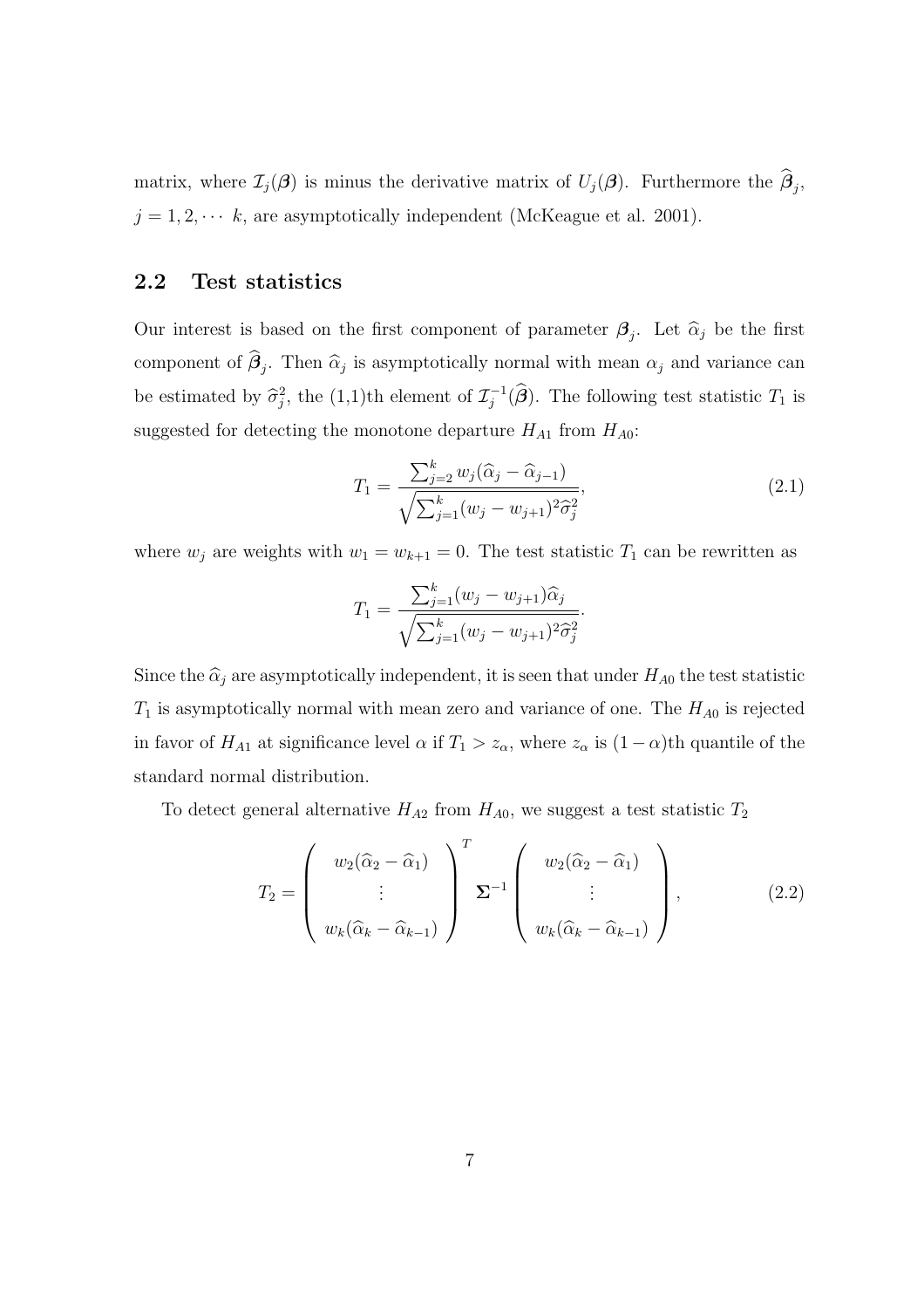where

Σ = a<sup>1</sup> b<sup>2</sup> 0 b<sup>2</sup> a<sup>2</sup> b<sup>3</sup> 0 0 0 b<sup>3</sup> a<sup>3</sup> b<sup>4</sup> 0 . . . 0 bk−<sup>3</sup> ak−<sup>3</sup> bk−<sup>2</sup> 0 0 0 bk−<sup>2</sup> ak−<sup>2</sup> bk−<sup>1</sup> 0 bk−<sup>1</sup> ak−<sup>1</sup> 

Here  $a_j = w_{j+1}^2(\hat{\sigma}_j^2 + \hat{\sigma}_{j+1}^2)$  and  $b_j = -w_jw_{j+1}\hat{\sigma}_j^2$ . The test statistic  $T_2$  has an asymptotic chi-square distribution with  $k-1$  degrees of freedom under  $H_{A0}$ . The  $H_{A0}$  is rejected in favor of  $H_{A2}$  if  $T_2 > \chi^2_{\alpha,k-1}$ , where  $\chi^2_{\alpha,k-1}$  is the  $(1-\alpha)$ th quantile of the chi-square distribution with  $k - 1$  degrees of freedom.

An 100  $\times$  (1 –  $\alpha$ )% confidence interval for each  $\alpha_j$  is  $\hat{\alpha}_j \pm z_{\alpha/2} \hat{\sigma}_j \equiv (\hat{c}_{Lj}, \hat{c}_{Uj})$ . By asymptotic independence of  $\hat{\alpha}_j$ ,  $j = 1, 2, \dots, k$ , we have

$$
P(\widehat{c}_{Lj} < \alpha_j < \widehat{c}_{Uj}, j = 1, 2, \cdots, k) \approx \prod_{j=1}^k P(\widehat{c}_{Lj} < \alpha_j < \widehat{c}_{Uj}).
$$

Thus, a simultaneous  $100 \times (1 - \alpha)$ % confidence region for  $(\alpha_1, \dots, \alpha_k)$  can be constructed as  $\{\hat{c}_{Lj} < \alpha_j < \hat{c}_{Uj}, j = 1, 2, \cdots, k\}$ , where  $(\hat{c}_{Lj}, \hat{c}_{Uj})$  is a confidence interval for  $\alpha_j$  at the confidence level of  $100 \times (1-\alpha)^{\frac{1}{k}}\%$ .

Now the following test statistics are suggested for detecting departures from  $H_{B0}$ in the direction of  $H_{B1}$ :

$$
U_{11} = \inf_{1 \le j \le k} \frac{\widehat{\alpha}_j}{\widehat{\sigma}_j},
$$
  
\n
$$
U_{12} = \sum_{j=1}^k \frac{\widehat{\alpha}_j}{\widehat{\sigma}_j}.
$$
\n(2.3)

.

Under  $H_{B0}$ , the test statistic  $U_{11}$  has the asymptotic distribution of  $\inf_{1 \leq j \leq k} Z_j$  and the test statistic  $U_{12}$  has the asymptotic distribution of  $\sum_{j=1}^{k} Z_j$ , where  $Z_j$ 's are independent standard normal random variables. Let  $U_{11\alpha}$  and  $U_{12\alpha}$  be the  $\alpha$ th quantiles of  $\inf_{1 \leq j \leq k} Z_j$  and  $\sum_{j=1}^k Z_j$ , respectively. The tests reject  $H_{B0}$  if  $U_{11} < U_{11\alpha}$ ,  $U_{12} < U_{12\alpha}$ ,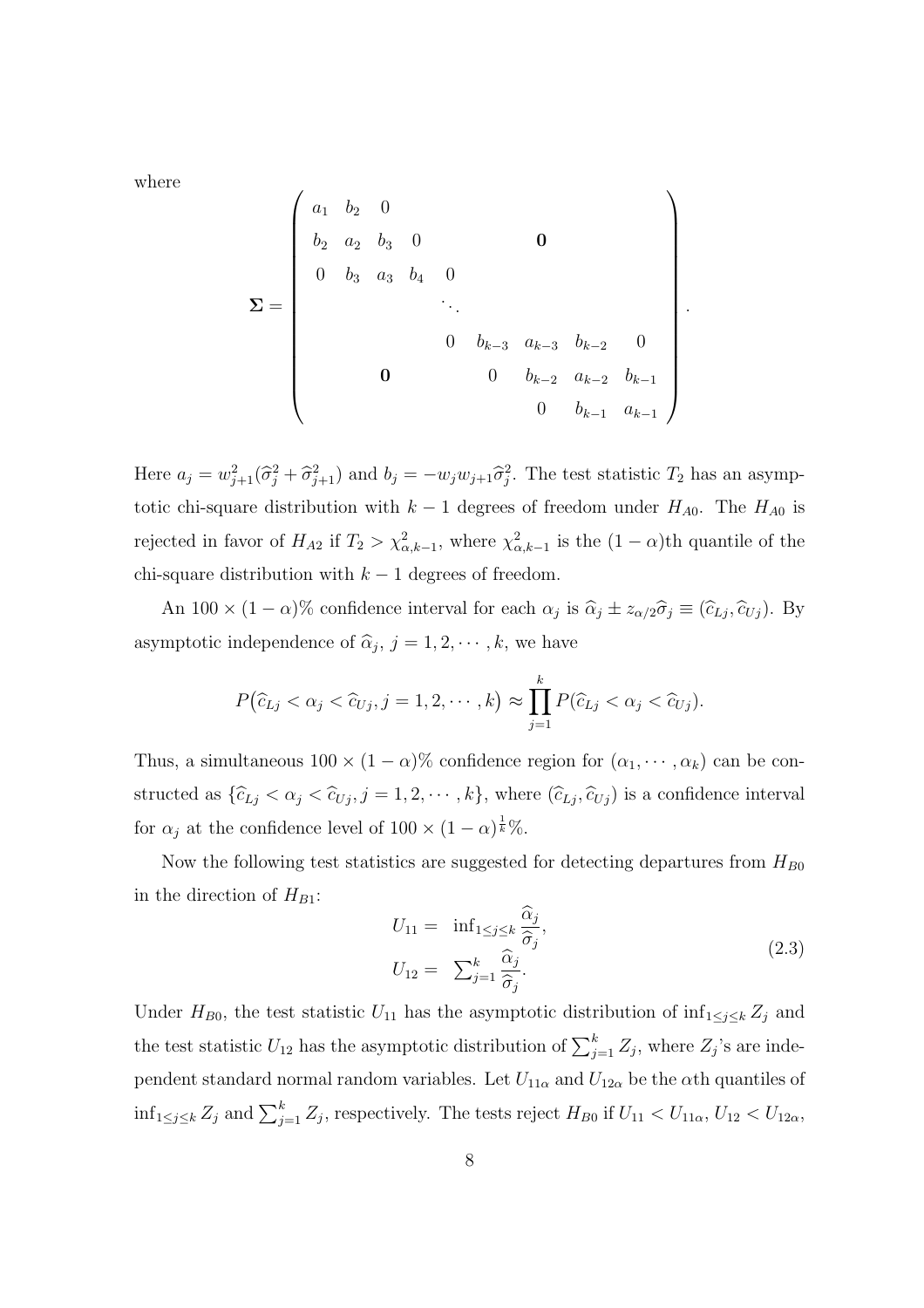respectively. Here  $U_{12\alpha} = -$ √  $kz_{\alpha}$  and  $U_{11\alpha}$  can be easily obtained through a simple simulation. For example, for  $\alpha = 0.05 U_{11\alpha} = -1.955$  when  $k = 2$ , and  $U_{11\alpha} = -2.121$ when  $k = 3$ . We also suggest the following test statistics for detecting departures from  $H_{B0}$  in the direction of  $H_{B2}$ :

$$
U_{21} = \sup_{1 \le j \le k} \left(\frac{\widehat{\alpha}_{j}}{\widehat{\sigma}_{j}}\right)^{2},
$$
  
\n
$$
U_{22} = \sum_{j=1}^{k} \left(\frac{\widehat{\alpha}_{j}}{\widehat{\sigma}_{j}}\right)^{2}.
$$
\n(2.4)

Similarly, the critical values of the test  $U_{21}$  can be easily obtained through simulations and  $U_{22}$  has the asymptotic chi-square distribution with  $k$  degrees of freedom under  $H_{B0}$ .

### 3 Simulation study

In this section we present a simulation study to examine the performance of the proposed test procedures under practical sample sizes. The powers of the tests depend on the specifications of alternative hypotheses. The empirical sizes and powers of the proposed tests are calculated under various models through simulations. We consider a  $p = 2$  dimensional covariate  $\mathbf{Z} = (Z_1, Z_2)$ , where  $Z_1$  is a Bernoulli random variable with probability of success 0.5 and  $Z_2$  is uniformly distributed on [0, 1]. The latent failure times are taken to be conditionally independent with conditional cause-specific hazard functions given by Cox models of the form

$$
\lambda_j(t|\mathbf{z}) = t^{\theta_j} \exp(\alpha_j z_1 + \gamma_j z_2), \quad j = 1, 2, \cdots, k,
$$
\n(3.1)

where  $\theta_j$ ,  $\alpha_j$  and  $\gamma_j$  are the parameters to be specified. We consider the number of causes k to be 2 and 3, respectively. The simple random right censoring  $C$  is taken to be exponentially distributed, with parameter adjusted so approximately 25% of the observations are censored. For comparison, we include results for the uncensored case as well. The size and power of the tests at the nominal 0.05 level are estimated from 1000 independent samples. For simplicity we set the weights to be one.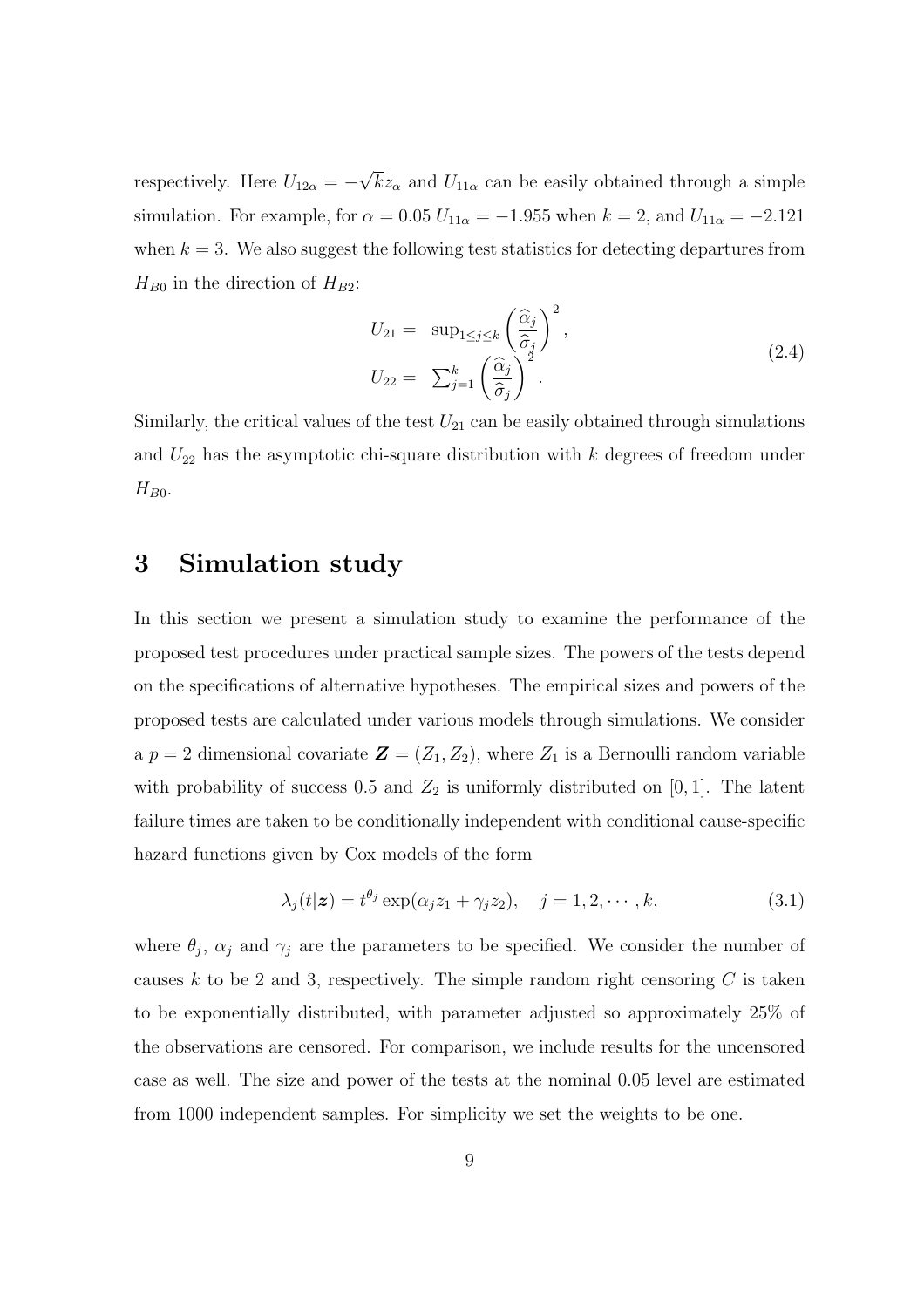In Table 1–4 we report the results of the simulations for the tests of hypotheses (A). Table 1 and Table 2 present the observed levels and powers of the tests  $T_1$  and  $T_2$  when  $k = 2$  under various choices of  $(\theta_1, \theta_2)$ ,  $(\alpha_1, \alpha_2)$ ,  $(\gamma_1, \gamma_2)$  and different sample sizes. We take  $\theta_1 = 0.0, 0.5, \theta_2 = 0.0, 0.5, \alpha_1 = -1.0, -1.5, -2.0, \alpha_2 = -1.0,$ and the sample size  $n = 100, 200, 300,$  and 500. The results for  $(\gamma_1, \gamma_2) = (1.0, 1.0)$ are collected in Table 1 and the results for  $(\gamma_1, \gamma_2) = (1.0, 1.5)$  in Table 2. Tables show that the observed levels of our tests are close to their nominal 5% level at each sample size for both uncensored and censored data, regardless of choice of  $(\theta_1, \theta_2)$ . The powers of all tests considered increase as the extent of departure from the null hypothesis  $H_{A0}$  increases, i.e. as  $\alpha_1$  changes from  $-1$ ,  $-1.5$  to  $-2$ . Increasing sample size strengthens the power to detect departures from the  $H_{A0}$ . Compared with the power for  $T_2$ , it is not surprising that the test  $T_1$  shows more power in detecting departure in the direction of  $H_{A1}$ . The performances of the proposed tests when  $k = 3$  are also studied. Table 3 and Table 4 are the observed levels and powers of the tests when  $k = 3$  for various choices of  $(\theta_1, \theta_2, \theta_3)$ ,  $(\alpha_1, \alpha_2, \alpha_3)$ , and  $(\gamma_1, \gamma_2, \gamma_3)$ . The powers in Table 3 are evaluated under the monotone alternative  $H_{A1}$ , while the powers in Table 4 are evaluated under general alternative  $H_{A2}$ . The simulation results in Table 3 lead us to the same conclusions as those for the two causes. The observed levels of tests are all close to 5% nominal level. The test  $T_1$  shows more power in detecting monotone departures  $H_{A1}$  compared with that for  $T_2$ . However, in Table 4 the test  $T_2$  shows more power in detecting non-monotone departures.

We consider the tests of hypotheses (B) in Table 5–7. Table 5 gives the observed levels and powers of the tests  $U_{11}$ ,  $U_{12}$ ,  $U_{21}$ , and  $U_{22}$  with various choices of  $(\theta_1, \theta_2)$ ,  $(\alpha_1, \alpha_2)$  for the sample size  $n = 100, 200, 300, 500$  and for  $(\gamma_1, \gamma_2) = (1.0, 1.0)$ . They performed at near 5% nominal level for both uncensored and censored data, regardless of choice of  $(\theta_1, \theta_2)$ . Compared with the powers for  $U_{21}$  and  $U_{22}$ , the tests  $U_{11}$  and  $U_{12}$  show more powers in detecting departure in the direction of  $H_{B1}$ . Note that  $U_{11}$ shows more power in the direction of  $H_{B1}$  than  $U_{12}$  does, and  $U_{21}$  shows more power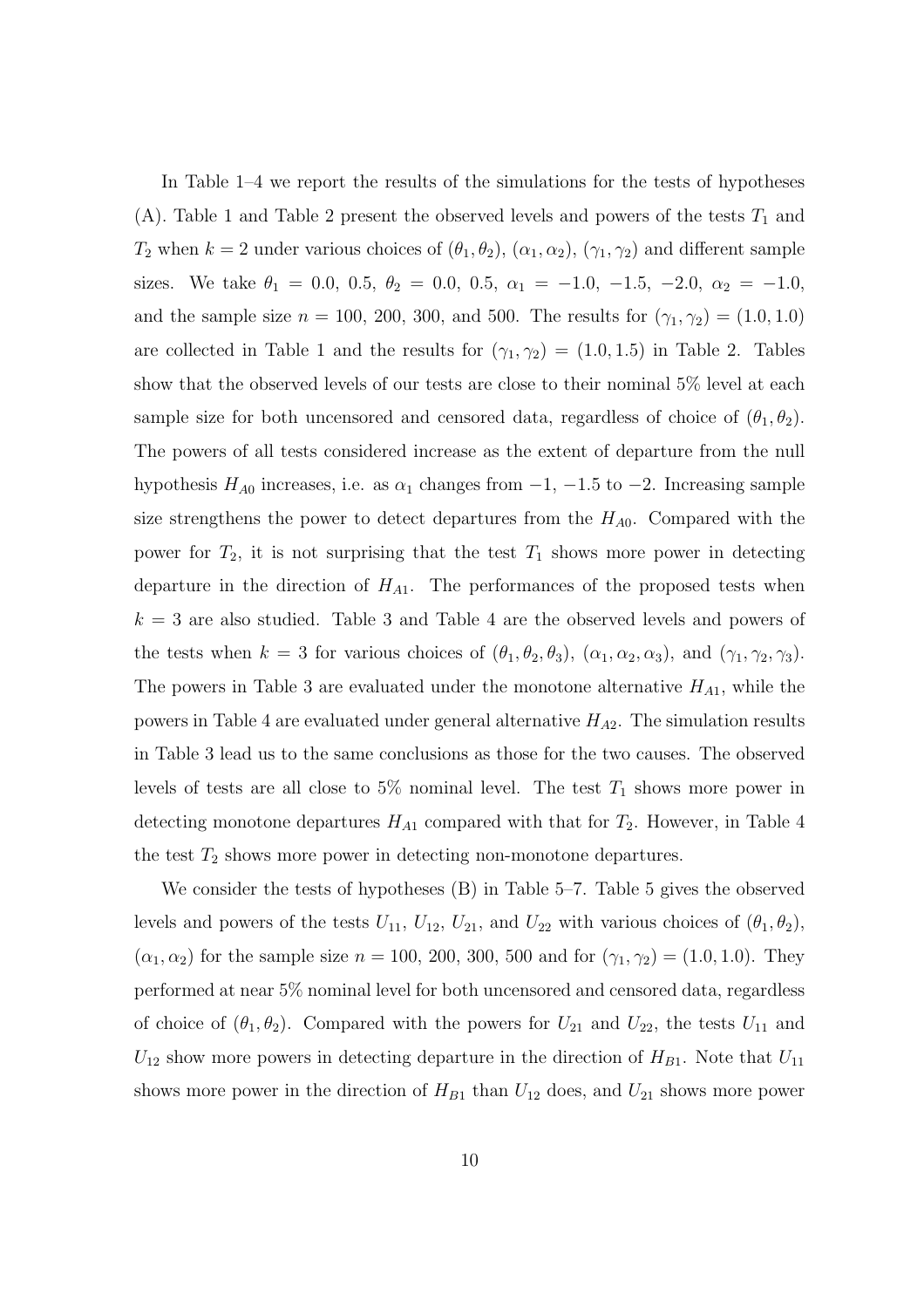in detecting departure in the direction of  $H_{B2}$  than  $U_{22}$  does. The simulations with  $(\gamma_1, \gamma_2) = (1.0, 1.5)$  are repeated and Table 6 gives the same conclusions as those in Table 5. The performance of the proposed tests  $U_{11}$ ,  $U_{12}$ ,  $U_{21}$ , and  $U_{22}$  with three causes of failures is also summarized in Table 7. The simulation results in Table 7 lead us to similar conclusions as those in the Table 5 and 6.

### 4 Application

In this section, we apply our test procedures to a real data set from an oral cholera vaccine trial to assess the efficacy of two oral cholera vaccines named B subunit killed whole cell (BS-WC) and killed whole-cell-only (WC). The randomized double-blind field trial was conducted in Bangladesh among children aged 2–15 years and adult women aged over 15 years (Clemens et al. 1990, Van Loon et al. 1993). Two cholera biotypes, classical and El Tor, and two cholera serotypes, Inaba and Ogawa, circulated during the trial. The case failure time was the first diarrheal episode in which *Vibrio cholerae* 01 isolated. We analyzed the data collected during the first three years of follow-up. In the study population, children and woman received three doses of the BS-WC vaccine, the WC vaccine, or a placebo. The placebo consisted of heat-inactivated *Escherichia coli* K12 strain. Of the 62,178 persons who were in the study, 20,648 (33.21%) received the WC vaccine, 20,695 (33.28%) persons received the BS-WC vaccine and the rest received the placebo. There were 14,448 (23.24%) boys and 47,730 (76.76%) girls or women. Of the 62,178 study population 523 (0.84%) persons experienced the case episodes; 285 of which excreted classical vibrios and 238 El Tor vibrios by biotypes, and 77 of 523 had Inaba and 446 with Ogawa vibrios by serotypes. Given that the vaccines contain more classical than El Tor antigens, vaccine protection might be expected to differ by biotype. Using the methods developed in this paper, we test, adjusting for gender, if and how vaccine protection varies with biotype, with serotype, and with biotype/serotype jointly.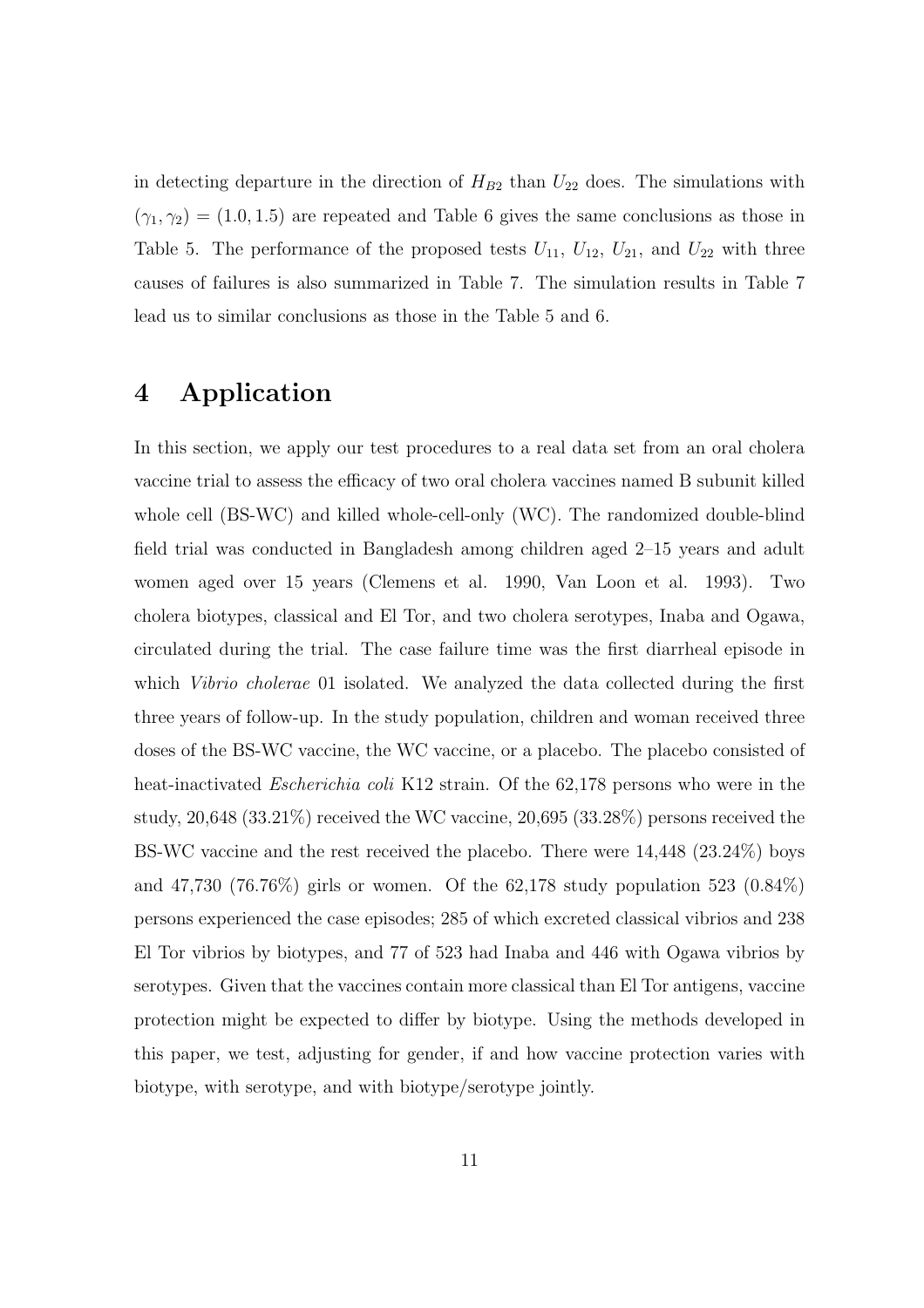We let  $z_1$  be the treatment group indicator (each of the two vaccines, BS-WC and WC, is compared to the placebo group) and  $z_2$  the gender. First, we tested for whether the vaccine protection differed according to the biotypes: classical cholera (strain 1) and El Tor cholera (strain 2). Both WC and BS-WC vaccines showed that vaccine protection differed by biotype. The test statistics for hypotheses (A) were  $T_1 = 2.0973$  (p-value = 0.0080),  $T_2 = 4.3987$  (p-value = 0.0280) for WC vaccine, and  $T_1 = 1.7453$  (p-value = 0.0310),  $T_2 = 3.0462$  (p-value = 0.0790) for BS-WC vaccine. They are all significant at 5% significance level, with an exception of  $T_2$  for BS-WC vaccine which is significant at 10% level of significance. This reveals that both vaccines prevent clinically significant infection better from classical cholera than from El Tor cholera. On the other hand, no differential serotype protection from Inaba and Ogawa cholera was observed for both vaccines (Inaba as strain 1, Ogawa as strain 2). For WC vaccine the test statistics were  $T_1 = -1.0985$  (p-value = 0.8680) and  $T_2 = 1.2067$  (p-value = 0.2800). For BS-WC vaccine  $T_1 = 0.4542$  (p-value = 0.3080) and  $T_2 = 0.2063$  (*p*-value = 0.6630).

We also performed how vaccine protection varies with biotype/serotype jointly (classical, Ogawa cholera as strain 1, calssical, Inaba cholera and El Tor, Ogawa cholera as strain 2, El Tor, Inaba cholera as strain 3). For WC vaccine the test statistics were  $T_1 = 1.8929$  (*p*-value = 0.0200) and  $T_2 = 5.5535$  (*p*-value = 0.0640). For BS-WC vaccine  $T_1 = 1.6391$  (p-value = 0.0400),  $T_2 = 2.7458$  (p-value = 0.2550). Both vaccines conferred a significant protection difference trend against biotype/serotype jointly, the vaccine protection is better against classical, Ogawa cholera (strain 1), less for calssical, Inaba cholera or El Tor, Ogawa cholera (strain 2) and worst for El Tor, Inaba cholera (strain 3). Moreover, all of the test statistics  $U_{11}$ ,  $U_{12}$ ,  $U_{21}$ , and  $U_{22}$  showed highly significant p-values (< 0.00001). This illustrates the significance of vaccine efficacy against biotype/serotype jointly. Our results support that over the entire 3 years each vaccine conferred protection against cholera. Moreover, vaccine efficacy differed notably according to the biotype of the infecting Vibrio cholerae 01.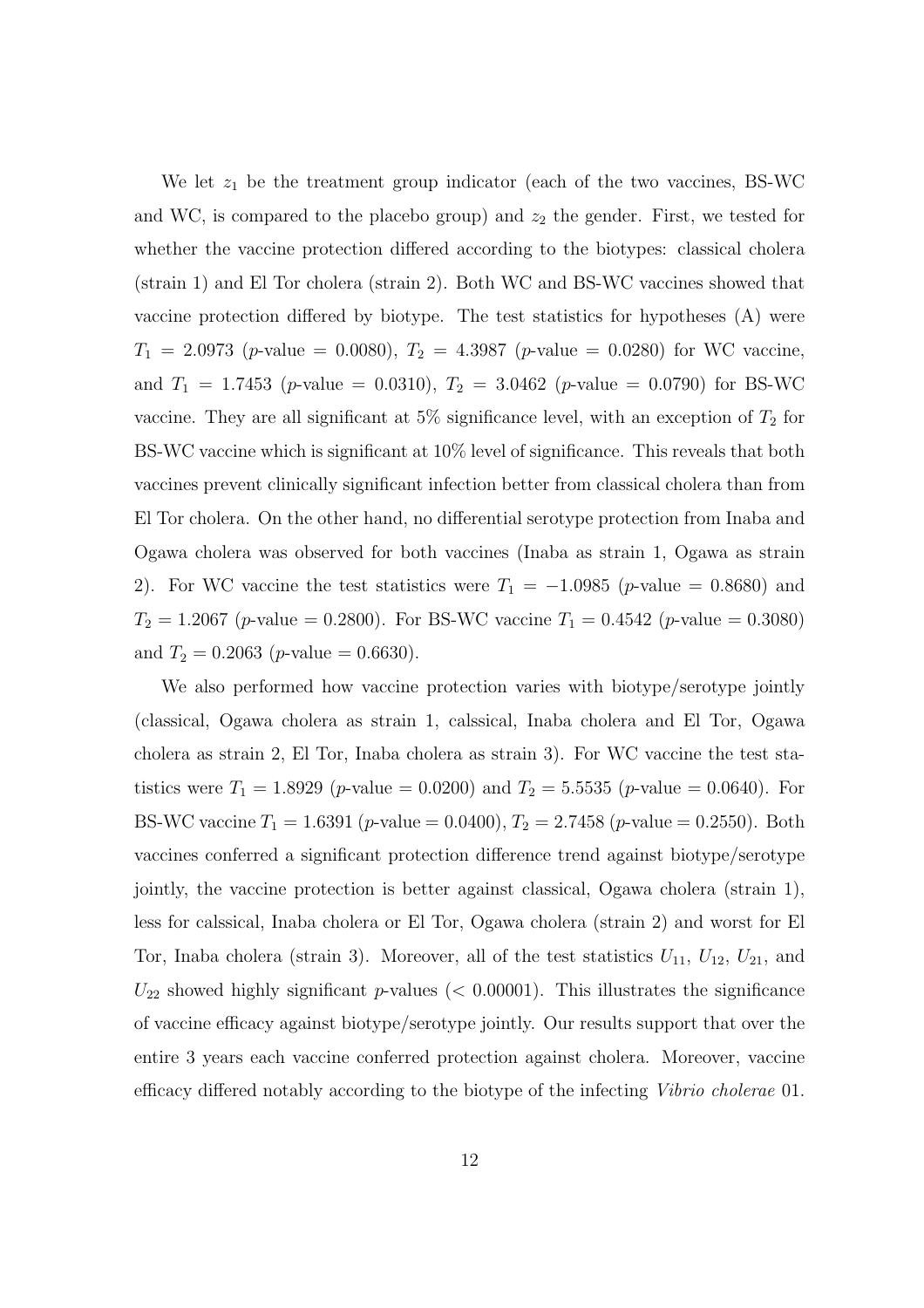### Acknowledgements

The authors thank Peter Gilbert for helpful discussions and John Clements for providing the cholera vaccine trial data. This research was partially supported by NSF grants DMS-0304922 and DMS-0604576.

## References

- Aly, E. A. A., Kochar, S.C. and McKeague, I. W. (1994). Some tests for comparing cumulative incidence functions and cause-specific hazard rates. J. Amer. Statist. Assoc., 89, 994–999.
- Andersen, P. K. and Gill, R. D. (1982). Cox's regression model for counting processes: a large sample study. Ann. Statist., 10, 1100–1120.
- Andersen, P. K., Borgan, Ø., Gill, R. D., and Keiding, N. (1993). Statistical models based on counting processes. Springer-verlag, New York.
- Benichou, J. and Gail, M. H. (1990). Estimates of absolute cause-specific risk in cohort studies. Biometrics, 46, 813–826.
- Cox, D. R. (1972). Regression models and life tables (with discussion). J. Roy. Statist. Soc. B., 34, 187–220.
- Clemens JD, Sack DA, Harris JR, Van Loon F, Chakraborty J, Ahmed F, Rao MR, Khan MR, Yunus Md, Huda N, Stanton BF, Kay BA, Walter S, Eeckels R, Svennerholm A-M, and Holmgren J (1990). Field trial of oral cholera vaccines in Bangladesh: results from three-year follow-up. Lancet, 335, 270–273.
- Fine, J. P. and Gray, R. J. (1999). A proportional hazards model for the subdistribution of a competing risk. J. Amer. Statist. Assoc., 94, 496–509.
- Gilbert, B. P. (2000). Comparison of competing risks failure time methods and time-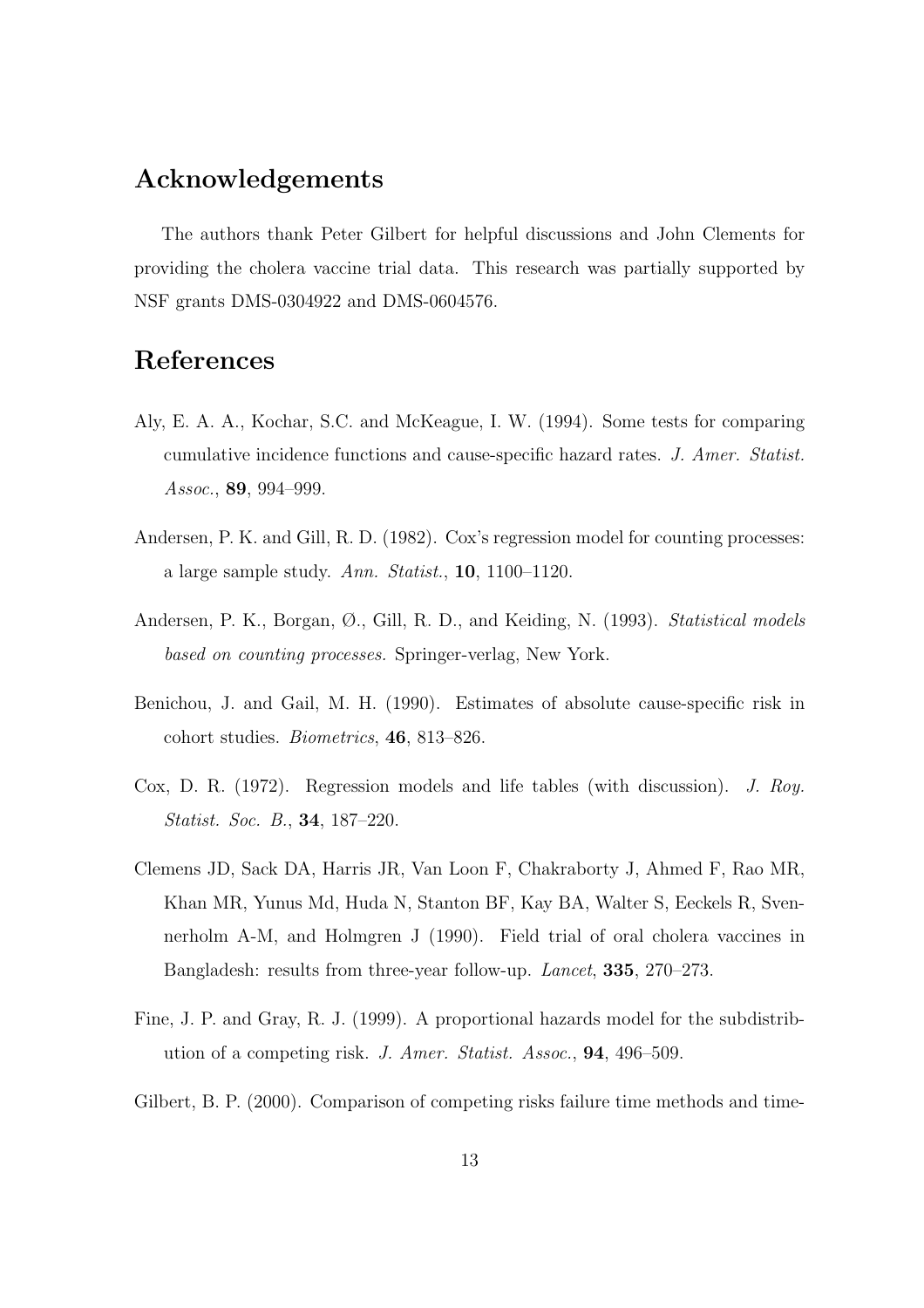independent methods for assessing strain variations in vaccine protection. Biometrics, 19, 3065–3086.

- Gilbert, P. B., McKeague, I. W. and Sun, Y. (2006). The Two-sample Problem for Failure Rates Depending on a Continuous Mark: An Application to Vaccine Efficacy. Submitted manuscript.
- Gray, R. J. (1988). A class of k-sample tests for comparing the cumulative incidence of a competing risk. Ann. Statist., 16, 1141–1154.
- Hu, X. S. and Tsai, W. Y. (1999). Linear rank tests for competing risks model. Statist. Sinica, 9, 971–983.
- Kalbfleisch, J. D. and Prentice, R. L. (1980). The Statistical Analysis of Failure Time Data. Wiley, New York.
- Lam, K. F. (1998). A class of tests for the equality of  $k$  cause-specific hazard rates in a competing risks model. Biometrics, 85, 179–188.
- Lunn, M. and McNeil, D. (1995). Applying Cox regression to competing risks. Biometrics, 51, 524–532.
- Luo, X. and Turnbull, B. (1999). Comparing two treatments with multiple competing risks endpoints. Statist. Sinica, 9, 985–997.
- McKeague, I. W., Gilbert, P. B., and Kanki, P. (2001). Omnibus Tests for comparison of competing risks with adjustment for covariate effects. Biometrics 57, 818–828.
- Moeschberger, M. L. and David, H. A. (1971). Life tests under competing causes of failure and the theory of competing risks. Biometrics 27, 909–933.
- Prentice, R. L., Kalbfleisch, J. D., Perterson, A. V., Flournoy, N., Farewell, V. T. and Breslow, N. E. (1978). The analysis of failure times in the presence of competing risks. Biometrics 34, 541–554.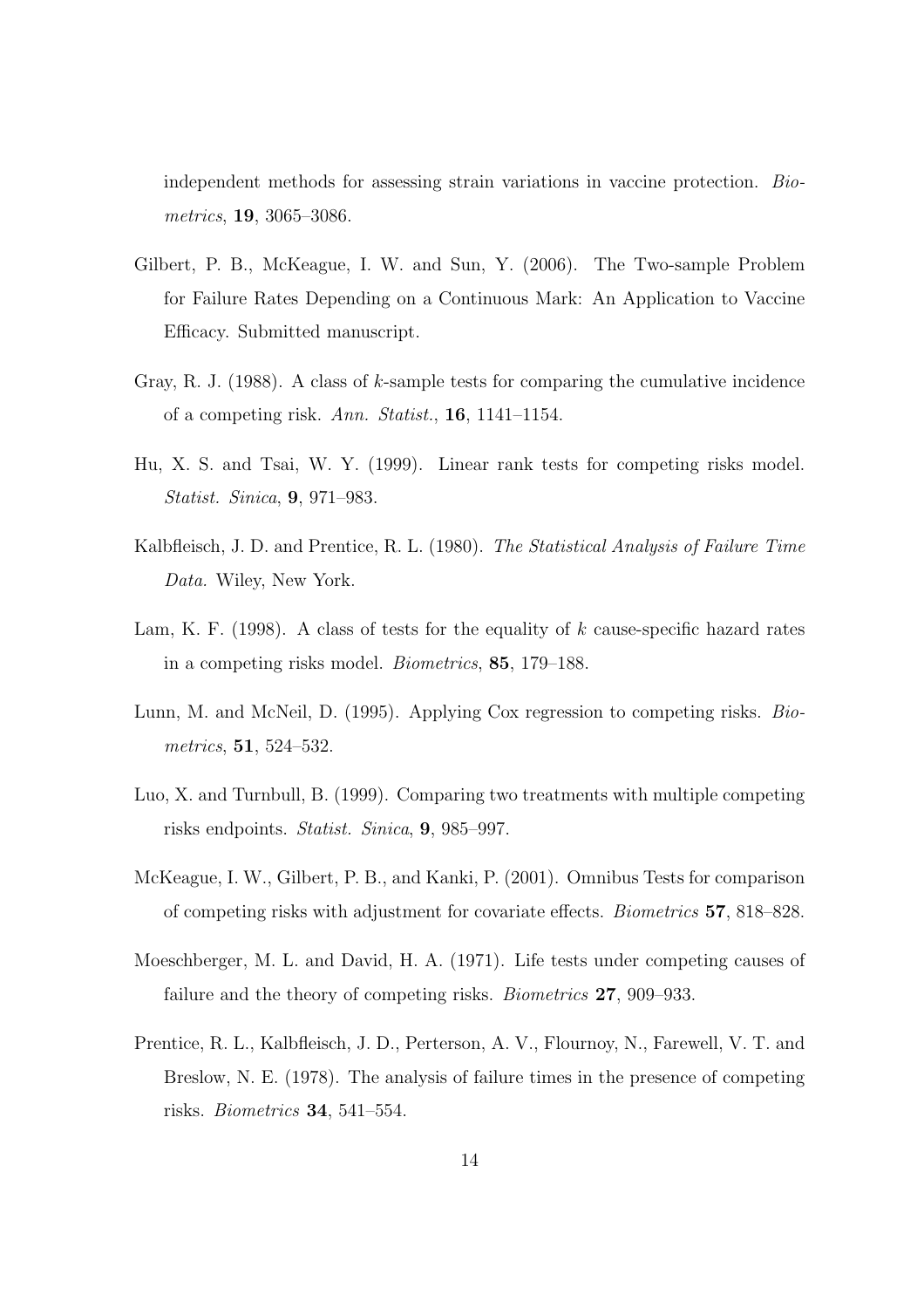- Sun, Y. (2001). Generalized nonparametric test procedures for comparing multiple cause-specific hazard rates. J. of Nonparametric Statistics 13, 171–207.
- Sun, Y. and Tiwari, R. C. (1995). Comparing cause-specific hazard rates of a competing risks model with censored data. IMS Lecture Notes-Monograph Series, Vol. 27, 255–270. Analysis of Censored data, edited by H. L. Koul and J. V. Deshpandé
- Tsiatis, A. (1975). A nonidentifiability aspect of the problem of competing risks. Proc. Natl. Acad. Sci. 72, 20–22.
- Van Loon F, Clemens JD, Chakraborty J, Rao MR, Kay BA, Sack DA, Yunus Md, Ali Md, Svennerholm A-M, and Holmgren J (1993). Field trial of inactivated oral cholera vaccines in Bangladesh: results from 5 years of follow up. Vaccine 14, 162–166.
- Yip, P. and Lam, K. F. (1992). A class of nonparametric tests for the equality of failure rates in a competing risks model, *Comm. Statist. A-Theory Methods* 21, 2541–2556.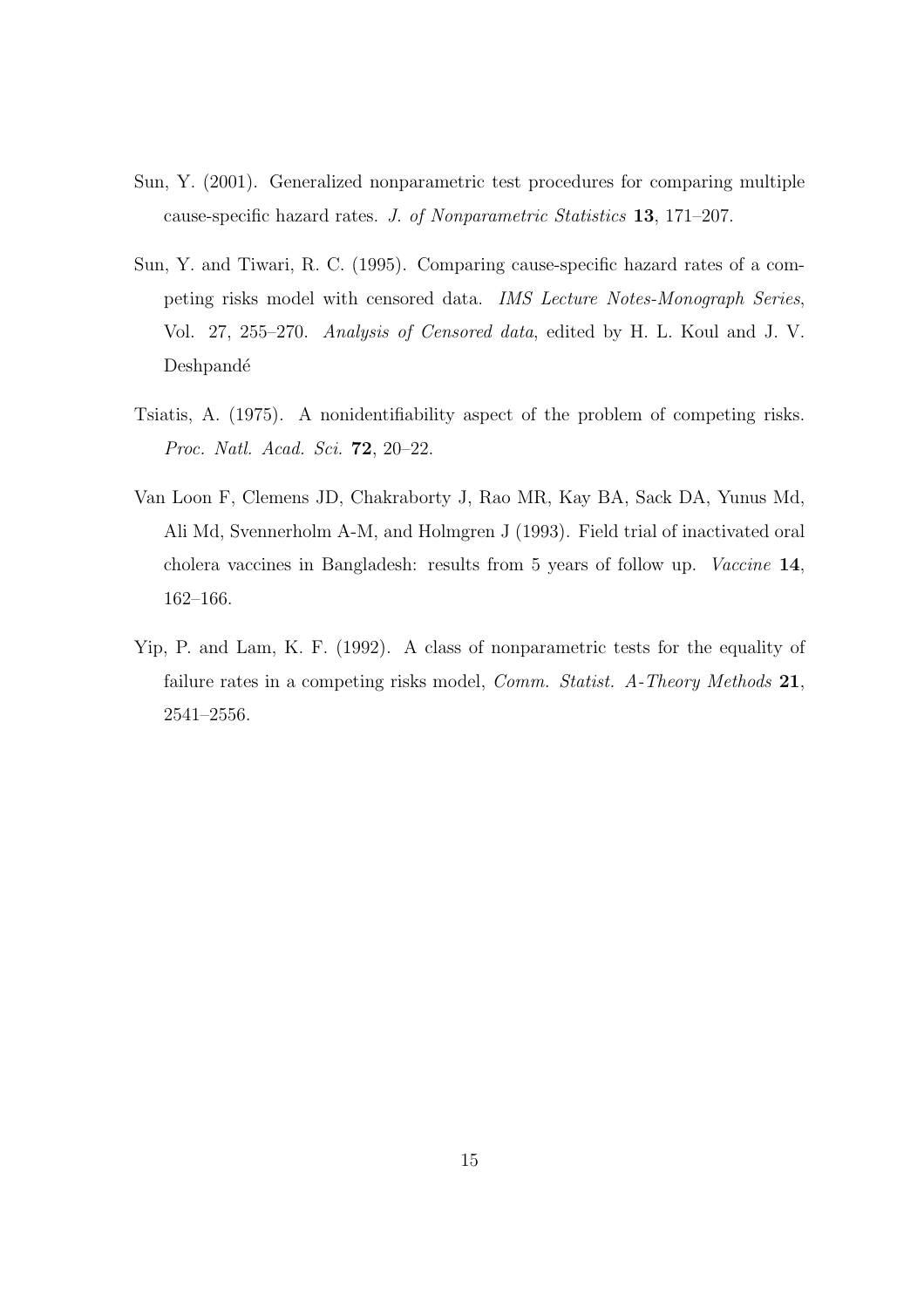|                        |            |            | $n=100$  |                 |          | $n=200\,$       | $n=300$  |          | $n=500\,$ |          |
|------------------------|------------|------------|----------|-----------------|----------|-----------------|----------|----------|-----------|----------|
| $(\theta_1, \theta_2)$ | $\alpha_1$ | $\alpha_2$ | $T_1$    | $T_2$           | $T_1$    | $T_2$           | $T_1$    | $T_2$    | $T_1$     | $T_2$    |
| (.0, 0)                |            |            |          |                 |          | (uncensored)    |          |          |           |          |
|                        | $-1.0$     | $-1.0$     | $.058\,$ | .050            | .044     | $.036\,$        | $.055\,$ | $.047$   | .044      | $.057$   |
|                        | $-1.5$     | $-1.0$     | .283     | $.128\,$        | .455     | .231            | .584     | $.349\,$ | .772      | .575     |
|                        | $-2.0$     | $-1.0$     | .638     | $.392\,$        | .895     | .727            | $.973\,$ | .906     | 1.00      | $.993\,$ |
|                        |            |            |          | $(20\% - 30\%)$ |          |                 |          |          |           |          |
|                        | $-1.0$     | $-1.0$     | $.056\,$ | .060            | .046     | .048            | .054     | .058     | .037      | .053     |
|                        | $-1.5$     | $-1.0$     | .241     | .113            | $.395\,$ | .178            | .522     | .289     | .690      | .468     |
|                        | $-2.0$     | $-1.0\,$   | .560     | .289            | .819     | .608            | $.933\,$ | $.802\,$ | $.995\,$  | .967     |
| (.0, .5)               |            |            |          |                 |          | (uncensored)    |          |          |           |          |
|                        | $-1.0$     | $-1.0$     | .053     | $.054$          | .056     | .054            | .059     | .048     | .067      | .042     |
|                        | $-1.5$     | $-1.0$     | $.286\,$ | $.131\,$        | .449     | $.223\,$        | $.583\,$ | $.359\,$ | .759      | .543     |
|                        | $-2.0$     | $-1.0$     | $.630\,$ | .415            | .892     | .719            | .974     | .899     | .998      | .996     |
|                        |            |            |          |                 |          | $(20\% - 30\%)$ |          |          |           |          |
|                        | $-1.0$     | $-1.0$     | $.058$   | .047            | $.055\,$ | $.054$          | .055     | .047     | .062      | .053     |
|                        | $-1.5$     | $-1.0$     | $.248$   | $.128\,$        | $.376\,$ | .185            | $.509\,$ | $.298\,$ | $.667\,$  | $.465\,$ |
|                        | $-2.0$     | $-1.0$     | .553     | .307            | .810     | .600            | .921     | .797     | .992      | $.971\,$ |
| (.5, .5)               |            |            |          |                 |          | (uncensored)    |          |          |           |          |
|                        | $-1.0$     | $-1.0$     | $.058\,$ | .050            | .045     | .036            | $.055\,$ | $.047$   | .044      | $.056\,$ |
|                        | $-1.5\,$   | $-1.0$     | $.283\,$ | $.128\,$        | .455     | $.231\,$        | $.584\,$ | $.349\,$ | .773      | .574     |
|                        | $-2.0$     | $-1.0$     | .638     | .392            | .895     | .727            | .973     | .906     | 1.00      | .993     |
|                        |            |            |          |                 |          | $(20\% - 30\%)$ |          |          |           |          |
|                        | $-1.0$     | $-1.0$     | $.056\,$ | .050            | .047     | .043            | $.054\,$ | $.042$   | .040      | $.053\,$ |
|                        | $-1.5$     | $-1.0$     | .237     | $.107$          | $.394\,$ | .184            | $.522\,$ | .274     | .686      | .475     |
|                        | $-2.0$     | $-1.0$     | .550     | .281            | $.810\,$ | .605            | $.931\,$ | .798     | .994      | .956     |

Table 1: Observed levels and powers of tests for  $H_{A0}$  with  $(\gamma_1, \gamma_2) = (1.0, 1.0)$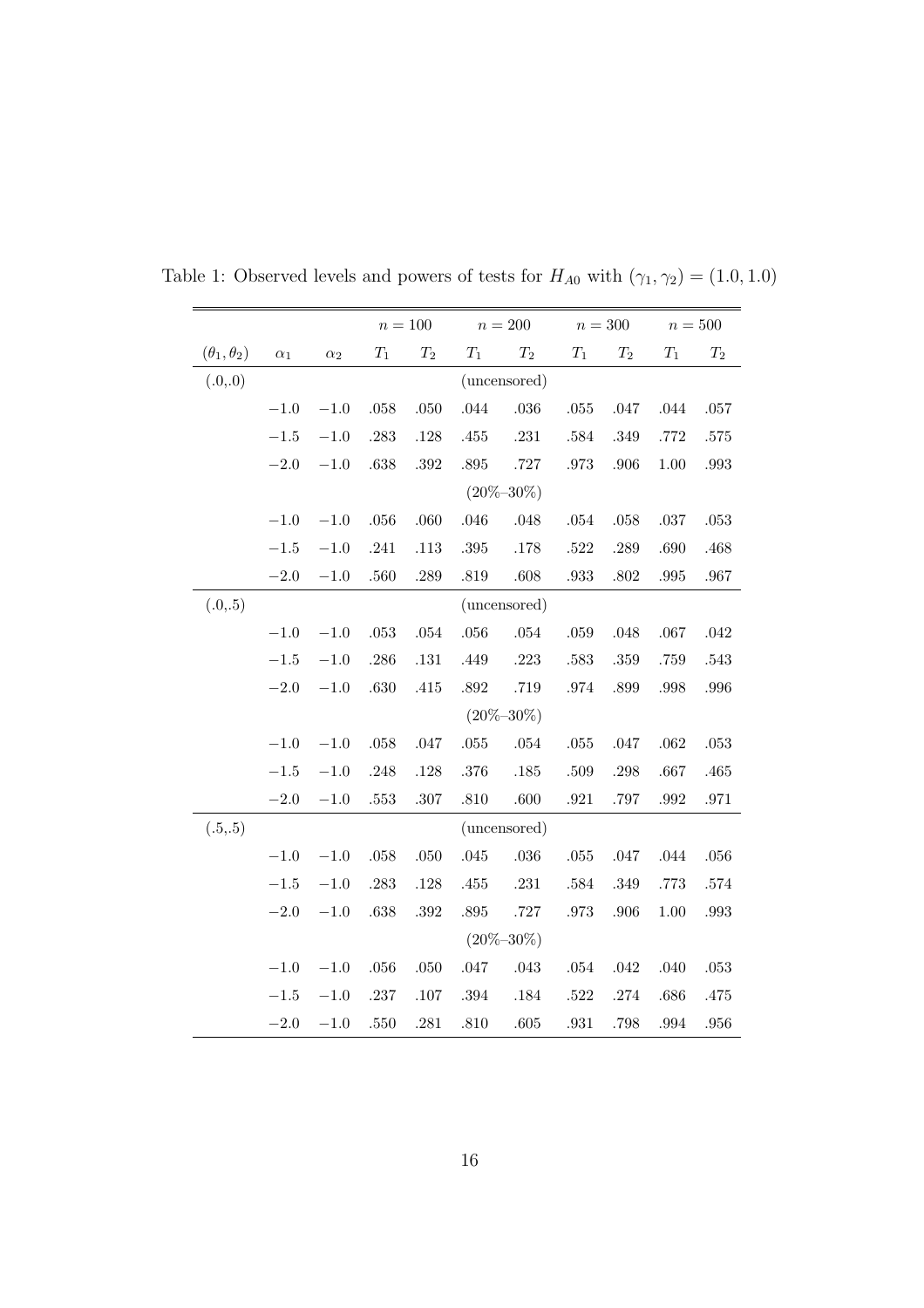|                        |                 |            |          | $n=100\,$ |          | $n=200\,$       | $n=300\,$ |          | $n=500$  |          |
|------------------------|-----------------|------------|----------|-----------|----------|-----------------|-----------|----------|----------|----------|
| $(\theta_1, \theta_2)$ | $\alpha_1$      | $\alpha_2$ | $T_1$    | $T_2$     | $T_1$    | $T_2$           | $T_1$     | $T_2$    | $T_1$    | $T_2$    |
| (.0, 0)                |                 |            |          |           |          | (uncensored)    |           |          |          |          |
|                        | $-1.0$          | $-1.0$     | .062     | .043      | .060     | $.043\,$        | .053      | $.058\,$ | .046     | .045     |
|                        | $-1.5$          | $-1.0$     | .280     | $.128\,$  | .464     | .223            | .580      | .348     | .765     | $.561\,$ |
|                        | $-2.0$          | $-1.0$     | $.612\,$ | $.376\,$  | .880     | $.702\,$        | $.964\,$  | $.878\,$ | .997     | $.988\,$ |
|                        |                 |            |          |           |          | $(20\% - 30\%)$ |           |          |          |          |
|                        | $-1.0$          | $-1.0$     | $.061\,$ | $.065\,$  | $.058\,$ | $.058\,$        | $.063\,$  | $.041$   | .043     | $.053\,$ |
|                        | $-1.5$          | $-1.0$     | .239     | .112      | $.388\,$ | .186            | .503      | .287     | .681     | .449     |
|                        | $-2.0$          | $-1.0$     | .530     | .274      | $.803\,$ | $.583\,$        | $.930\,$  | .783     | $.991\,$ | $.957\,$ |
| (.0, .5)               |                 |            |          |           |          | (uncensored)    |           |          |          |          |
|                        | $-1.0$          | $-1.0$     | .050     | $.054$    | $.050\,$ | .051            | $.056\,$  | .053     | .053     | .048     |
|                        | $-1.5$          | $-1.0$     | .274     | .141      | .428     | $.231\,$        | $.578\,$  | $.342\,$ | .763     | .546     |
|                        | $-2.0$          | $-1.0$     | .637     | .380      | $.885\,$ | $.719\,$        | $.976\,$  | .904     | .998     | .995     |
|                        |                 |            |          |           |          | $(20\% - 30\%)$ |           |          |          |          |
|                        | $-1.0$          | $-1.0$     | .052     | $.056\,$  | $.052\,$ | $.049$          | $.056\,$  | .045     | .046     | $.039\,$ |
|                        | $\textbf{-1.5}$ | $-1.0$     | .229     | $.122\,$  | $.369\,$ | .185            | .499      | .286     | .669     | .449     |
|                        | $-2.0$          | $-1.0$     | .537     | $.295\,$  | $.819\,$ | .614            | .933      | $.802\,$ | .995     | $.971\,$ |
| (.5, .5)               |                 |            |          |           |          | (uncensored)    |           |          |          |          |
|                        | $-1.0$          | $-1.0$     | .062     | .043      | .060     | .044            | .053      | $.058$   | .046     | .045     |
|                        | $-1.5$          | $-1.0$     | .280     | $.128\,$  | .463     | .223            | $.580\,$  | $.348\,$ | .765     | $.561\,$ |
|                        | $-2.0$          | $-1.0$     | .612     | $.376\,$  | .880     | .703            | $.964\,$  | .878     | .997     | $.988\,$ |
|                        |                 |            |          |           |          | $(20\% - 30\%)$ |           |          |          |          |
|                        | $-1.0$          | $-1.0$     | $.063\,$ | $.066\,$  | .062     | $.055\,$        | $.053\,$  | $.053\,$ | .045     | $.051$   |
|                        | $-1.5$          | $-1.0$     | .235     | .123      | .375     | $.177\,$        | $.503\,$  | .277     | .669     | .452     |
|                        | $-2.0$          | $-1.0$     | .512     | $.260\,$  | $.795\,$ | .580            | .926      | .772     | .990     | .949     |

Table 2: Observed levels and powers of tests for  $H_{A0}$  with  $(\gamma_1, \gamma_2) = (1.0, 1.5)$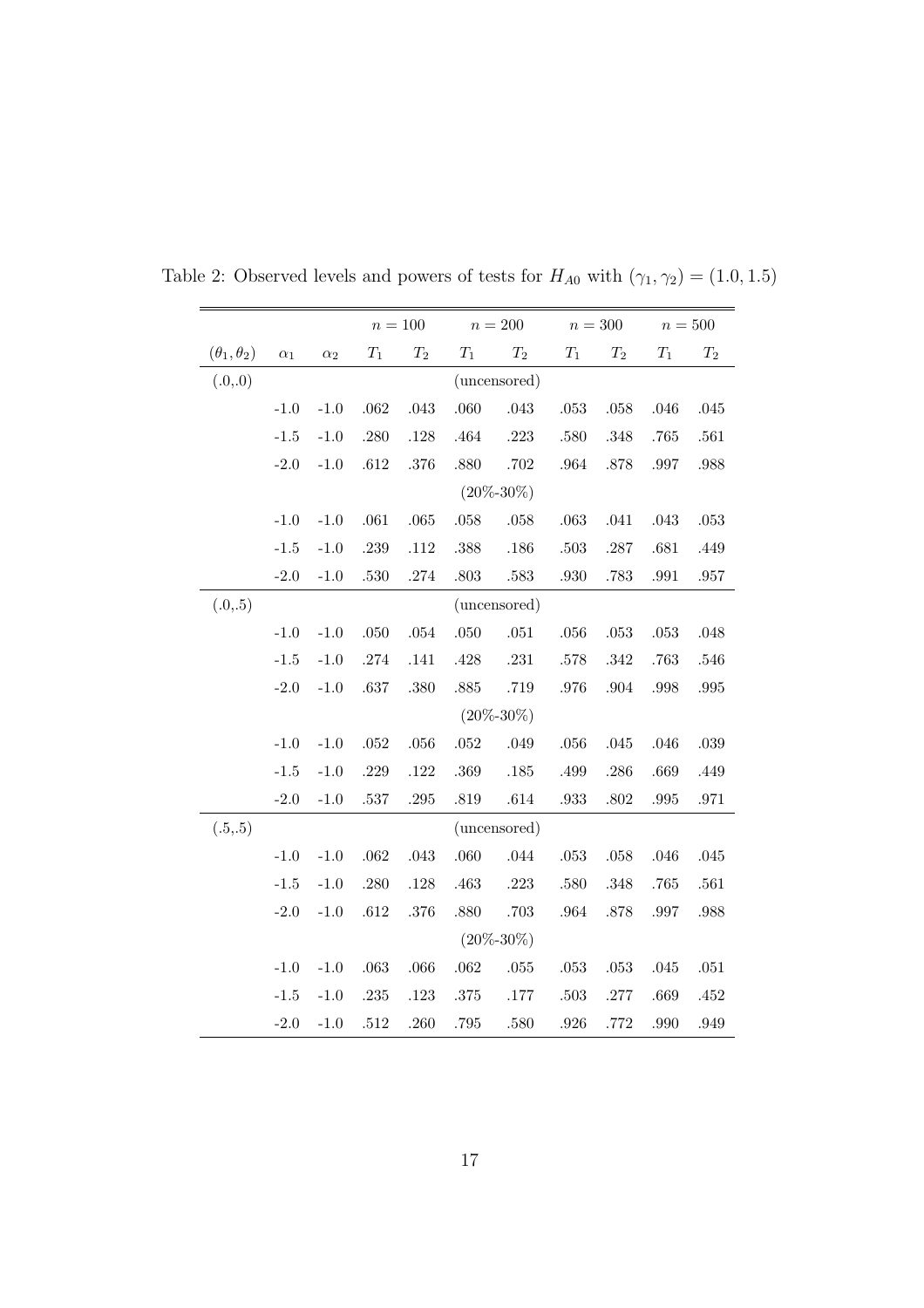|                                  |            |               |            | $n = 100$       |          |          | $n=200$         | $n=300\,$ |          |          | $n=500$  |
|----------------------------------|------------|---------------|------------|-----------------|----------|----------|-----------------|-----------|----------|----------|----------|
| $(\theta_1, \theta_2, \theta_3)$ | $\alpha_1$ | $\alpha_2$    | $\alpha_3$ | $\mathcal{T}_1$ | $T_2$    | $T_1$    | $T_2$           | $T_1$     | $T_2$    | $T_1$    | $T_2$    |
| (.0, 0, 0)                       |            |               |            |                 |          |          | uncensored      |           |          |          |          |
|                                  | $-1.0$     | $-1.0$        | $-1.0$     | $.055\,$        | .049     | $.057\,$ | .047            | .053      | .042     | .046     | $.046\,$ |
|                                  | $-1.6$     | $\mbox{-}1.3$ | $-1.0$     | .260            | .074     | .418     | $.151\,$        | .571      | $.238\,$ | .749     | $.428\,$ |
|                                  | $-2.2$     | $-1.6$        | $-1.0$     | .595            | $.226\,$ | .867     | .562            | .969      | $.784\,$ | .998     | .963     |
|                                  |            |               |            |                 |          |          | $(20\% - 30\%)$ |           |          |          |          |
|                                  | $-1.0$     | $-1.0$        | $-1.0$     | $.059\,$        | .040     | .053     | .045            | .055      | $.053\,$ | .045     | $.046$   |
|                                  | $-1.6$     | $-1.3$        | $-1.0$     | $.223\,$        | .070     | $.381\,$ | $.122\,$        | .486      | $.185\,$ | .669     | $.324\,$ |
|                                  | $-2.2$     | $-1.6$        | $-1.0$     | .487            | $.157\,$ | $.772\,$ | .433            | $.912\,$  | $.662\,$ | .988     | .919     |
| (.0,.5,1.0)                      |            |               |            |                 |          |          | (uncensored)    |           |          |          |          |
|                                  | $-1.0$     | $-1.0$        | $-1.0$     | .049            | .047     | $.057\,$ | .041            | $.051\,$  | $.046\,$ | $.057\,$ | .045     |
|                                  | $-1.6$     | $-1.3$        | $-1.0$     | .241            | .069     | $.407$   | .148            | .527      | .240     | .712     | .408     |
|                                  | $-2.2$     | $-1.6$        | $-1.0$     | .580            | $.225\,$ | $.842\,$ | $.533\,$        | .947      | .775     | .994     | $.956\,$ |
|                                  |            |               |            |                 |          |          | $(20\% - 30\%)$ |           |          |          |          |
|                                  | $-1.0$     | $-1.0$        | $-1.0$     | $.044$          | $.033\,$ | $.054\,$ | $.033\,$        | $.057\,$  | $.030\,$ | $.059$   | $.054\,$ |
|                                  | $-1.6$     | $-1.3$        | $-1.0$     | $.212\,$        | .070     | $.339\,$ | $.110$          | .425      | $.185\,$ | .632     | $.306\,$ |
|                                  | $-2.2$     | $-1.6$        | $-1.0$     | .484            | .160     | .745     | .411            | .888      | $.628\,$ | .974     | $.871\,$ |
| (.5, .5, .5)                     |            |               |            |                 |          |          | (uncensored)    |           |          |          |          |
|                                  | $-1.0$     | $-1.0$        | $-1.0$     | $.055\,$        | .049     | $.057\,$ | .047            | $.053\,$  | $.042$   | .046     | $.046$   |
|                                  | $-1.6$     | $-1.3$        | $-1.0$     | .260            | $.074\,$ | .419     | $.151\,$        | .571      | $.238\,$ | .749     | $.429\,$ |
|                                  | $-2.2$     | $-1.6$        | $-1.0$     | $.595\,$        | $.226\,$ | $.867\,$ | .562            | .969      | $.784\,$ | .998     | .963     |
|                                  |            |               |            |                 |          |          | $(20\% - 30\%)$ |           |          |          |          |
|                                  | $-1.0$     | $-1.0$        | $-1.0$     | $.056\,$        | $.037\,$ | $.057\,$ | .041            | $.057\,$  | .041     | .047     | $.037\,$ |
|                                  | $-1.6$     | $-1.3$        | $-1.0$     | $.223\,$        | $.075\,$ | $.374\,$ | $.123\,$        | .482      | $.190\,$ | .663     | $.316\,$ |
|                                  | $-2.2$     | $-1.6$        | $-1.0$     | .476            | $.151\,$ | .770     | $.429\,$        | .914      | .648     | .986     | $.903\,$ |

Table 3: Observed levels and powers of tests for  $H_{A0}$  with  $(\gamma_1, \gamma_2, \gamma_3) = (1.0, 1.0, 1.0)$ , where  $\alpha_1$ ,  $\alpha_2$ , and  $\alpha_3$  are monotone increasing.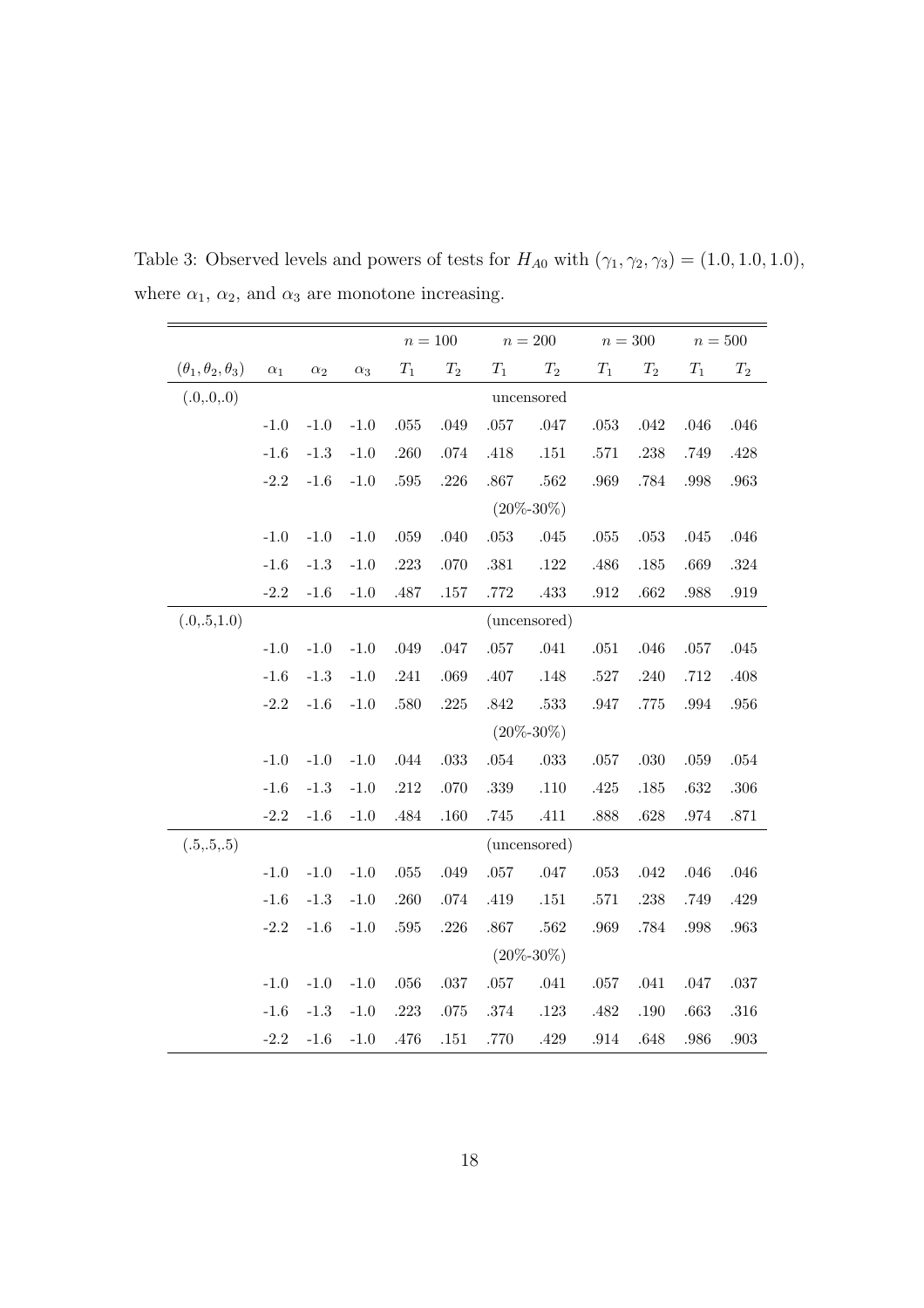|                                  |            |            |            |          | $n=100$  |          | $n=200$         |       | $n=300$  |       | $n=500$ |
|----------------------------------|------------|------------|------------|----------|----------|----------|-----------------|-------|----------|-------|---------|
| $(\theta_1, \theta_2, \theta_3)$ | $\alpha_1$ | $\alpha_2$ | $\alpha_3$ | $T_1$    | $T_2$    | $T_1$    | $T_2$           | $T_1$ | $T_2$    | $T_1$ | $T_2$   |
| (.0, 0, 0)                       |            |            |            |          |          |          | (uncensored)    |       |          |       |         |
|                                  | $-1.3$     | $-1.6$     | $-1.0$     | .133     | .074     | .180     | .142            | .252  | .249     | .348  | .410    |
|                                  | $-1.6$     | $-2.2$     | $-1.0$     | .262     | $.223\,$ | .433     | .567            | .573  | .764     | .759  | .961    |
|                                  |            |            |            |          |          |          | $(20\% - 30\%)$ |       |          |       |         |
|                                  | $-1.3$     | $-1.6$     | $-1.0$     | .130     | $.081\,$ | $.177\,$ | .119            | .212  | .190     | .291  | .301    |
|                                  | $-1.6$     | $-2.2$     | $-1.0$     | .228     | .153     | .397     | .437            | .494  | .632     | .679  | .909    |
| (.0,.5,1.0)                      |            |            |            |          |          |          | (uncensored)    |       |          |       |         |
|                                  | $-1.3$     | $-1.6$     | $-1.0$     | $.125\,$ | $.060\,$ | $.180\,$ | $.106\,$        | .224  | .153     | .319  | .269    |
|                                  | $-1.6$     | $-2.2$     | $-1.0$     | .256     | .147     | .417     | .398            | .535  | .606     | .733  | .872    |
|                                  |            |            |            |          |          |          | $(20\% - 30\%)$ |       |          |       |         |
|                                  | $-1.3$     | $-1.6$     | $-1.0$     | .104     | $.051\,$ | $.157\,$ | .076            | .187  | .123     | .257  | .195    |
|                                  | $-1.6$     | $-2.2$     | $-1.0$     | .217     | .085     | .349     | .269            | .430  | .451     | .628  | .732    |
| (.5, .5, .5)                     |            |            |            |          |          |          | (uncensored)    |       |          |       |         |
|                                  | $-1.3$     | $-1.6$     | $-1.0$     | $.133\,$ | $.074\,$ | .180     | .142            | .252  | .249     | .348  | .410    |
|                                  | $-1.6$     | $-2.2$     | $-1.0$     | .262     | .223     | $.434\,$ | .567            | .573  | .764     | .759  | .961    |
|                                  |            |            |            |          |          |          | $(20\% - 30\%)$ |       |          |       |         |
|                                  | $-1.3$     | $-1.6$     | $-1.0$     | .118     | .075     | .172     | .114            | .212  | $.190\,$ | .285  | .312    |
|                                  | $-1.6$     | $-2.2$     | $-1.0$     | .227     | .151     | .385     | .428            | .488  | .618     | .681  | .891    |

Table 4: Observed powers of tests for  $H_{A0}$  with  $(\gamma_1, \gamma_2, \gamma_3) = (1.0, 1.0, 1.0)$ , where  $\alpha_1$ ,  $\alpha_2,$  and  $\alpha_3$  are not monotone.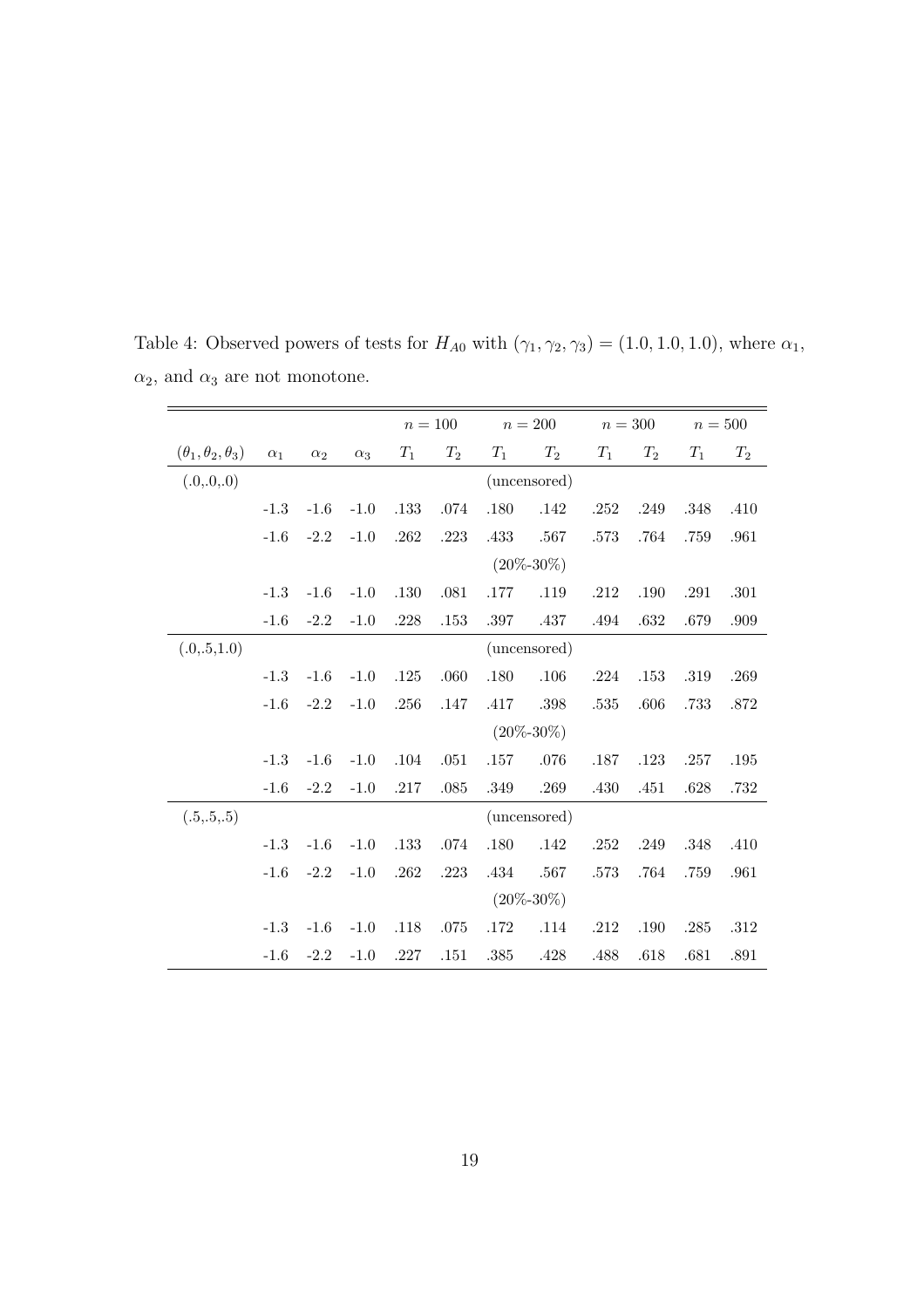|                        |                     | $n=100$         |                   | $n=200$         |                 | $n=300$         |                   |                 | $n=500$         |
|------------------------|---------------------|-----------------|-------------------|-----------------|-----------------|-----------------|-------------------|-----------------|-----------------|
| $(\theta_1, \theta_2)$ | $\alpha_1 \alpha_2$ | $U_{11} U_{12}$ | $U_{21}$ $U_{22}$ | $U_{11} U_{12}$ | $U_{21} U_{22}$ | $U_{11} U_{12}$ | $U_{21}$ $U_{22}$ | $U_{11} U_{12}$ | $U_{21} U_{22}$ |
| (.0, 0)                |                     |                 |                   | (uncensored)    |                 |                 |                   |                 |                 |
|                        | 0.0 0.0             | .042 .050       | .052055           | .046 .056       | .061 .061       | .046 .043       | .047 .048         | .038 .038       | .063 .061       |
|                        | $-0.5$ 0.0          | .398 .302       | .195.202          | .649.479        | .426 .416       | .814 .636       | .628.603          | .958.826        | .875.868        |
|                        | $-1.0$ 0.0          | .843 .641       | .663.644          | .990.908        | .970.964        | 1.00 .978       | .999.997          | 1.00 1.00       | 1.00 1.00       |
|                        |                     |                 |                   | $(20\% - 30\%)$ |                 |                 |                   |                 |                 |
|                        | 0.0 0.0             | .049 .053       | .056.059          | .045 .054       | .047.043        | .047 .047       | .052 .049         | .045 .052       | .047 .054       |
|                        | $-0.5$ 0.0          | .311 .257       | .123.141          | .519 .401       | .308.288        | .696 .518       | .469 .472         | .887.725        | .741.733        |
|                        | $-1.0$ 0.0          | .720 .521       | .492 .478         | .962.803        | .873.845        | .996 .920       | .979.973          | 1.00.995        | .998.998        |
| (.0, .5)               |                     |                 |                   | (uncensored)    |                 |                 |                   |                 |                 |
|                        | 0.0 0.0             | .050.056        | .044 .049         | .061.052        | .045 .048       | .042 .040       | .054 .058         | .044 .044       | .047.049        |
|                        | $-0.5$ 0.0          | .500 .363       | .271.260          | .780.586        | .569.547        | .918.744        | .773 .772         | .989.917        | .958.948        |
|                        | $-1.0$ 0.0          | .925.762        | .815.801          | .997.971        | .990.984        | 1.00.997        | 1.00 1.00         | 1.00 1.00       | 1.00 1.00       |
|                        |                     |                 |                   | $(20\% - 30\%)$ |                 |                 |                   |                 |                 |
|                        | 0.0 0.0             | .046 .054       | .045 .040         | .050 .042       | $.048$ $.047$   | .048.051        | $.055-.052$       | .035 .040       | .038 .039       |
|                        | $-0.5$ 0.0          | .395 .297       | .198.206          | .647.505        | .440.429        | .834 .637       | .643 .638         | .967.836        | .877.869        |
|                        | $-1.0$ 0.0          | .855 .655       | .690 .666         | .989.923        | .966.963        | 1.00.979        | .998.997          | 1.00 1.00       | 1.00 1.00       |
| (.5, .5)               |                     |                 |                   | (uncensored)    |                 |                 |                   |                 |                 |
|                        | 0.0 0.0             | .042 .050       | .053 .054         | .046 .056       | .060.061        | .046 .045       | .047.048          | .038 .038       | .064 .060       |
|                        | $-0.5$ 0.0          | .398 .302       | .195.202          | .649 .478       | .426 .416       | .815 .637       | .628 .604         | .958.826        | .875.867        |
|                        | $-1.0$ 0.0          | .843 .641       | .663.643          | .990.908        | .970.964        | 1.00 .978       | .999.997          | 1.00 1.00       | 1.00 1.00       |
|                        |                     |                 |                   | $(20\% - 30\%)$ |                 |                 |                   |                 |                 |
|                        | 0.0 0.0             | .048 .055       | $.052$ $.057$     | .053 .050       | .046 .047       | .056 .060       | .057 .054         | .048 .044       | .041 .047       |
|                        | $-0.5$ 0.0          | .309 .259       | .125.133          | .523 .391       | .308 .302       | .693 .509       | .481.474          | .885.716        | .758.749        |
|                        | $-1.0$ 0.0          | .733 .522       | .493 .482         | .966.809        | .874 .866       | .998.926        | .977 .969         | 1.00.997        | .999.999        |

Table 5: Observed levels and powers of tests for  $H_{B0}$  with  $(\gamma_1, \gamma_2) = (1.0, 1.0)$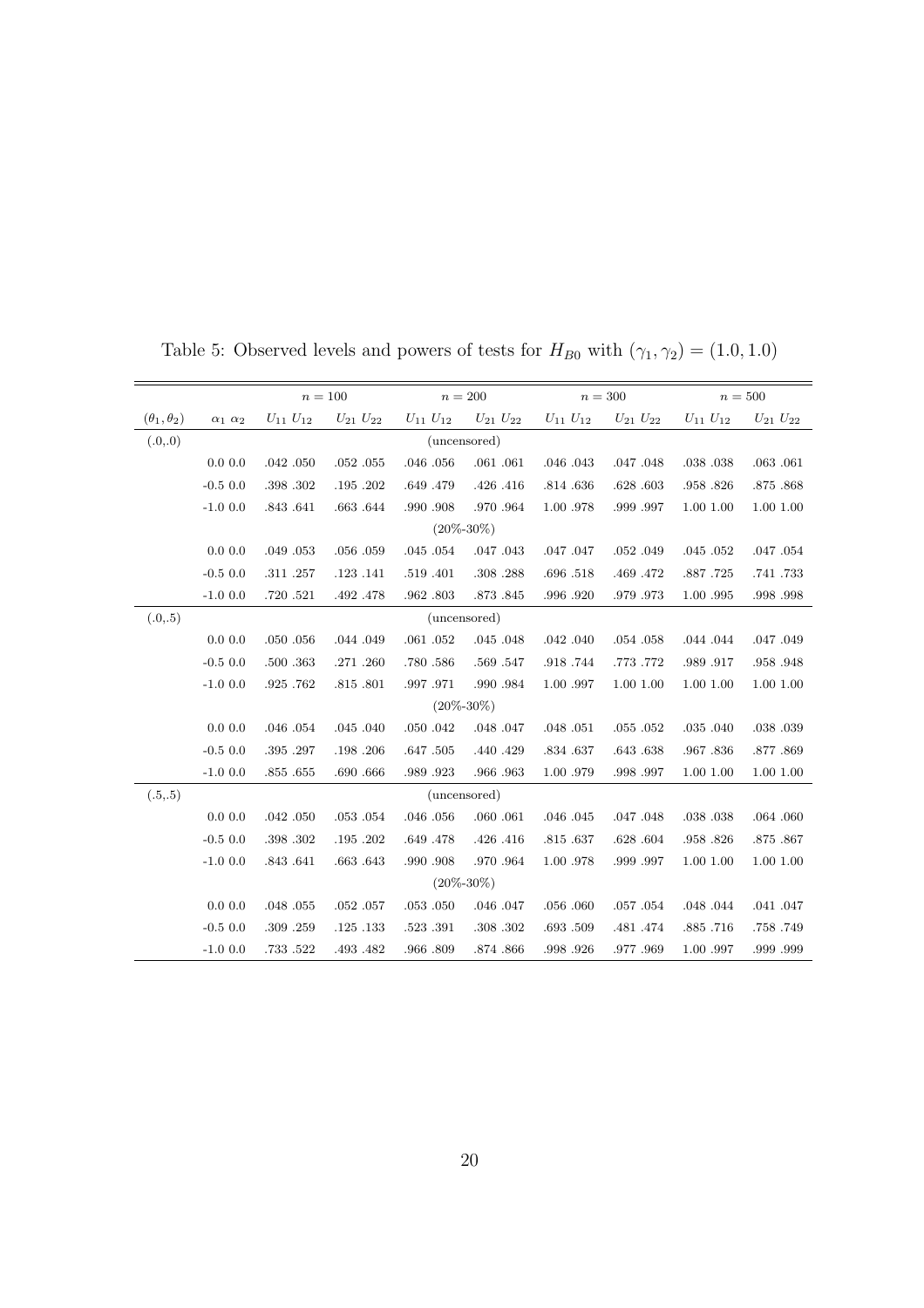|                        |                     | $n=100$         |                   | $n=200$         |                 |                 | $n=300$           |                 | $n=500$         |
|------------------------|---------------------|-----------------|-------------------|-----------------|-----------------|-----------------|-------------------|-----------------|-----------------|
| $(\theta_1, \theta_2)$ | $\alpha_1 \alpha_2$ | $U_{11} U_{12}$ | $U_{21}$ $U_{22}$ | $U_{11} U_{12}$ | $U_{21} U_{22}$ | $U_{11} U_{12}$ | $U_{21}$ $U_{22}$ | $U_{11} U_{12}$ | $U_{21} U_{22}$ |
| (.0, 0)                |                     |                 |                   | (uncensored)    |                 |                 |                   |                 |                 |
|                        | 0.0 0.0             | .048 .052       | .059.056          | .050 .054       | $.052$ $.045$   | .047 .046       | .049 .054         | .046 .037       | $.052$ $.050$   |
|                        | $-0.5$ 0.0          | .339.262        | .162.179          | .593 .434       | .371.349        | .762.579        | .568 .540         | .930.779        | .820 .800       |
|                        | $-1.0$ 0.0          | .780.590        | .574.561          | .982.853        | .929.908        | .999.954        | .992.987          | 1.00.999        | 1.00.999        |
|                        |                     |                 |                   | $(20\% - 30\%)$ |                 |                 |                   |                 |                 |
|                        | 0.0 0.0             | .048 .049       | $.053$ $.059$     | .049.058        | .045 .050       | .060.053        | .053 .050         | .045 .051       | .043 .041       |
|                        | $-0.5$ 0.0          | .262.227        | .113.128          | .480.361        | .267.271        | .632 .476       | .416 .407         | .841.665        | .666 .641       |
|                        | $-1.0$ 0.0          | .650 .453       | .400 .387         | .921.741        | .797.774        | .984 .879       | .947.931          | .999.983        | .997.996        |
| (.0, .5)               |                     |                 |                   |                 | (uncensored)    |                 |                   |                 |                 |
|                        | 0.0 0.0             | .038 .054       | .056 .058         | .057.049        | .039 .044       | .040 .044       | $.053$ $.055$     | .042 .037       | .047 .050       |
|                        | $-0.5$ 0.0          | .457.339        | .232 .241         | .740.555        | .515.499        | .890.701        | .740.718          | .982.891        | .934 .920       |
|                        | $-1.0$ 0.0          | .895.721        | .770.758          | .996 .954       | .983.980        | 1.00.994        | 1.00 1.00         | 1.00 1.00       | 1.00 1.00       |
|                        |                     |                 |                   | $(20\% - 30\%)$ |                 |                 |                   |                 |                 |
|                        | 0.0 0.0             | .042 .058       | .054 .053         | .056 .052       | .050 .053       | .048.050        | $.045$ $.045$     | .033 .049       | .049 .050       |
|                        | $-0.5$ 0.0          | .360 .286       | .182.188          | .596 .470       | .389 .385       | .801.594        | .596 .592         | .953 .805       | .859.836        |
|                        | $-1.0$ 0.0          | .817.625        | .636 .622         | .982.891        | .953.944        | 1.00 .971       | .994.991          | 1.00.999        | 1.00 1.00       |
| (.5, .5)               |                     |                 |                   |                 | (uncensored)    |                 |                   |                 |                 |
|                        | 0.0 0.0             | .048 .052       | .058.055          | .050 .054       | .053 .046       | .047 .047       | .049 .054         | .046 .037       | .052 .049       |
|                        | $-0.5$ 0.0          | .339.262        | .162.179          | .592 .434       | .371.348        | .762.579        | .568 .540         | .930.779        | .820 .800       |
|                        | $-1.0$ 0.0          | .781.589        | .574.561          | .982.853        | .929.908        | .999.954        | .992.987          | 1.00.999        | 1.00.999        |
|                        |                     |                 |                   | $(20\% - 30\%)$ |                 |                 |                   |                 |                 |
|                        | 0.0 0.0             | $.042$ $.057$   | .043 .049         | .047.053        | .046 .052       | $.057-.052$     | .048 .053         | .042 .041       | .048 .048       |
|                        | $-0.5$ 0.0          | .265 .222       | .114 .116         | .468.357        | .257.260        | .632 .476       | .416 .415         | .834 .660       | .663 .648       |
|                        | $-1.0$ 0.0          | .641 .458       | .401.386          | .923.745        | .800.779        | .987.880        | .942 .935         | 1.00.987        | .997.996        |

Table 6: Observed levels and powers of tests for  $H_{B0}$  with  $(\gamma_1, \gamma_2) = (1.0, 1.5)$